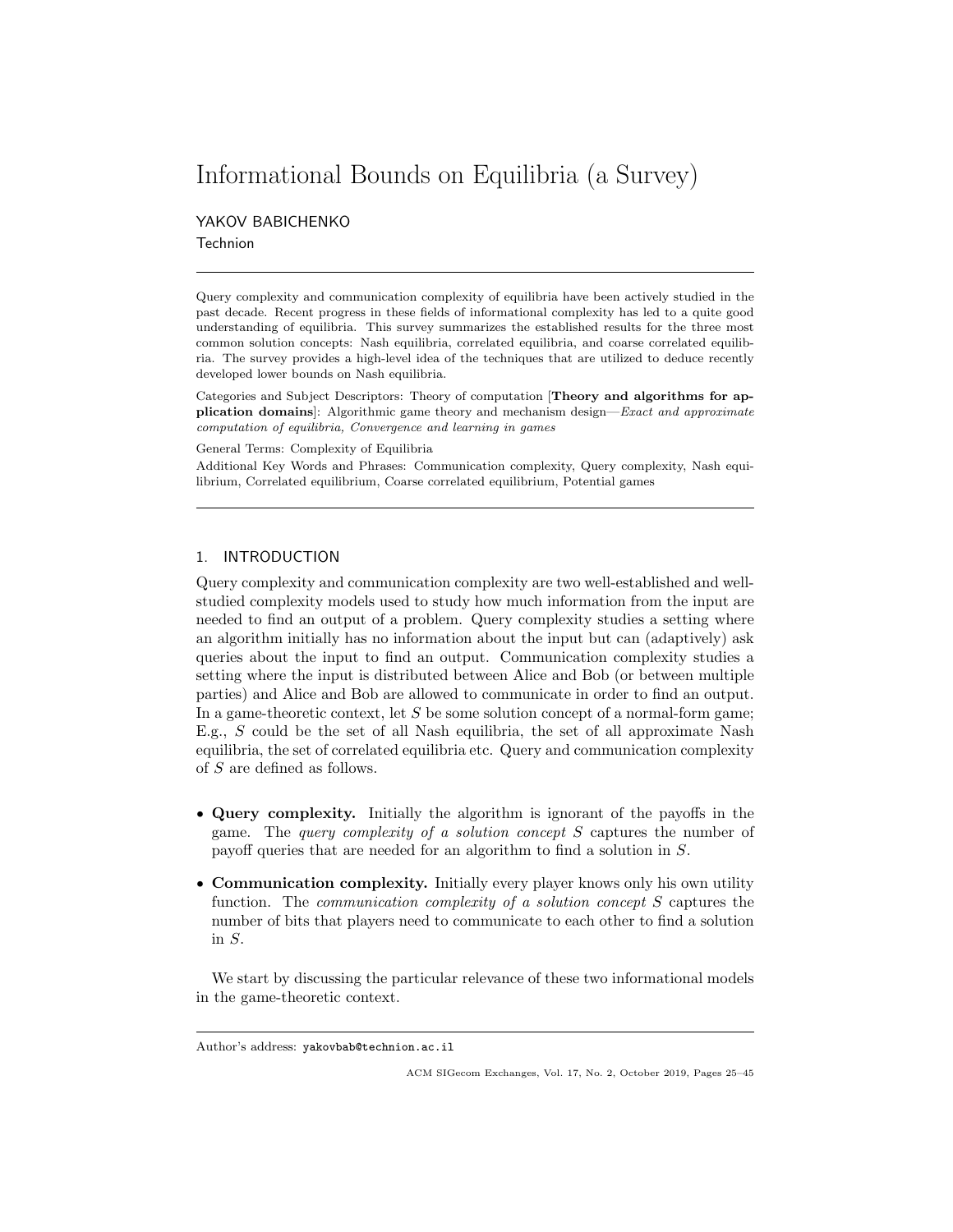## 1.1 Informational Complexity and the Speed of Learning

An underlying assumption of any equilibrium notion is that players predict correctly the behavior of their opponents (or the correlated distribution over the action profiles). One justification for this problematic assumption, which appears in the seminal work of [Nash 1951], is that in some scenarios players may learn the behavior of their opponents in cases where the game is played repeatedly. This idea led to an extensive study of learning dynamics and their convergence to equilibria; see, e.g., [Young 2004; Hart and Mas-Colell 2013; Kalai and Lehrer 1993]. One natural, and general, class of adaptive dynamics is that of uncoupled dynamics [Hart and Mas-Colell 2003; 2006], where it is assumed that players do not know the utilities of their opponents but observe their past behavior. The possible and the impossible with respect to the existence of uncoupled dynamics that lead to equilibria is quite well understood. Regret minimizing dynamics are known to converge to correlated equilibria [Hart and Mas-Colell 2000; Hart 2005; Blum and Monsour 2007]. Several uncoupled dynamics that converge to approximate Nash equilibria [Foster and Young 2006; Hart and Mas-Colell 2006; Germano and Lugosi 2007; Young 2009; Babichenko 2012] have been introduced. The known dynamics that converge to Nash equilibria and to correlated equilibria have very different characteristics. While regret-minimizing dynamics converge to correlated equilibria persistently and fast (persistency is captured by the fact that the regret of a player forms a supermartingale), the dynamics that converge to Nash equilibria are based on an exhaustive search principle and the convergence is slow.

Informational complexity models and, in particular, communication complexity models constitute a formal framework for studying the rate of convergence of various dynamics. Such models do not specify exact dynamic under consideration but, instead provide bounds on the rate of convergence for all dynamics in a given class. As has been pointed out by [Conitzer and Sandholm 2004], for every solution concept (in particular equilibrium solutions), the communication complexity of a solution is identical (up to a logarithmic factor) to the rate of convergence of any uncoupled dynamics to this solution. Therefore, studying the communication complexity of an equilibrium notion is essentially equivalent to studying the rate of convergence of uncoupled dynamics to this equilibrium notion.

## 1.2 Informational Complexity versus Computational Complexity

The broad agenda of equilibrium complexity research is to examine whether a given equilibrium notion is an appropriate solution by understanding the hardness of computing the equilibrium. The hardness of computing equilibria in games with many players requires clarification about the input representation. Consider, for instance,  $n$ -player binary-action games. A utility of a single player is a mapping  $u_i: \{0,1\}^n \to \mathbb{R}$ . Hence, a direct representation of a game requires  $c \cdot n \cdot 2^n$  bits, when  $c$  is the number of bits needed to represent a single payoff in the game.<sup>1</sup> Throughout this survey we assume that  $c$  is polylogarithmic in the size of the game. To study the hardness of computing equilibria in games with many players, we shall first

<sup>&</sup>lt;sup>1</sup>The description of a game with a constant number of players might also be problematic if we consider games with a huge number of actions such as dueling games [Immorlica et al. 2011] and Blotto games [Hart 2008; Behnezhad et al. 2019].

ACM SIGecom Exchanges, Vol. 17, No. 2, October 2019, Pages 25–45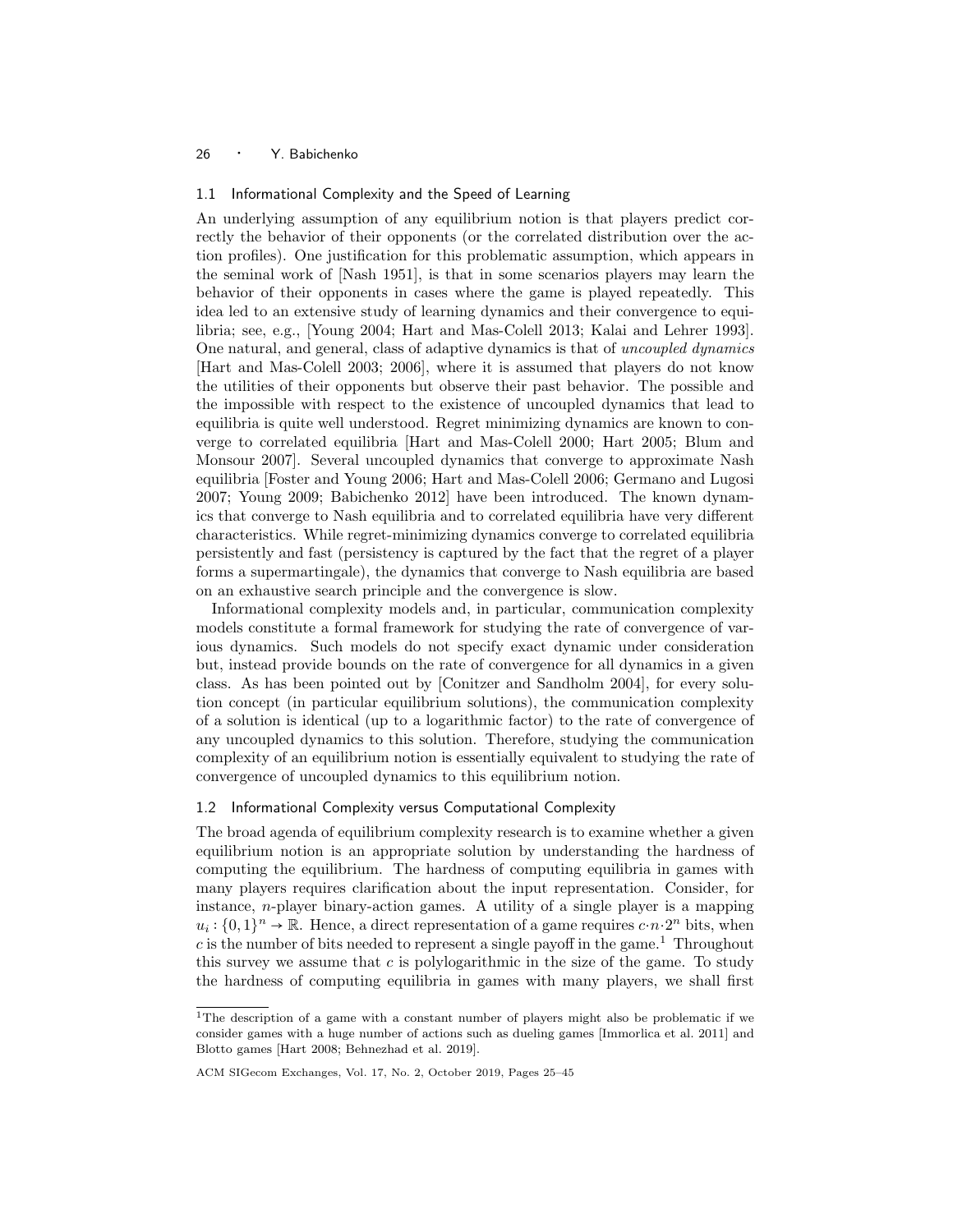address the issue that a general instance of the problem has an exponential input size.

One approach, which has been adopted in the computational complexity literature, focuses on succinctly representable classes of games such as graphical games, anonymous games, congestion games, and more. The informational complexity literature takes a different approach: it imposes informational restrictions. Query complexity studies a scenario where an algorithm (or a player in the game) is willing to compute an equilibrium in the game, but it (or he) does not know the payoffs. The algorithm (or the player) can deduce the payoff of a specific player (his own payoff or an opponent's payoff) in a specific action profile in constant time. Communication complexity studies a scenario where each player knows only his own payoff.

There are two conceptual differences between informational and computational complexity models. First, the domain of the problem differs. Computational models apply to succinctly representable classes of games. By contrast, informational complexity models typically apply to all games without restrictions, or to nonsuccinctly representable classes. Moreover, since we do not impose any computational restrictions in the informational complexity models, if the game is succinctly representable we typically can communicate the entire game in a reasonable number of bits and then compute an equilibrium.<sup>2</sup> The second difference is in the type of results. Typical hardness results in the computational model are either PPAD-hardness, PLS-hardness, NP-hardness, or that of another complexity class. Namely, hardness results in the computational model rely on an exponential hypothesis of the corresponding class. By contrast, hardness results in informational models typically do not rely on any hypothesis and provide precise bounds on the amount of information needed for achieving an equilibrium. This is a good place to mention that even though from a conceptual perspective informational complexity models differ from computational complexity models, from a technical perspective the techniques developed to solve informational complexity problems are commonly useful for tackling computational complexity problems and vice versa. Moreover, the existing literature indicates a very tight connection between the computational environment and the informational environment in a variety of settings (e.g., combinatorial allocation, submodular maximization, and many others). Whenever a problem in the computational environment admits an efficient algorithm, its analog in the informational environment typically can be solved efficiently (insofar as the amount of information is concerned). Similarly for negative results. Whenever a problem in the computational environment is shown to be hard, its analog in the informational environment typically requires a large amount of information.

The survey is organized as follows. Section 2 provides the definitions of the central notions in this survey. We summarize the known complexity results in Sections 3, 4, 5, and 6. Section 3 focuses on the most fundamental setting where normal form games are considered and the goal is to classify whether the complexity is polynomial or polylogarithmic in the size of the game. Section 4 discusses specific classes of games. Section 5 provides tighter bounds beyond the polynomial versus

 $^2\mathrm{The}$  query model is more delicate because we require payoff queries rather than direct queries of bits from the input. See Section 4.

ACM SIGecom Exchanges, Vol. 17, No. 2, October 2019, Pages 25–45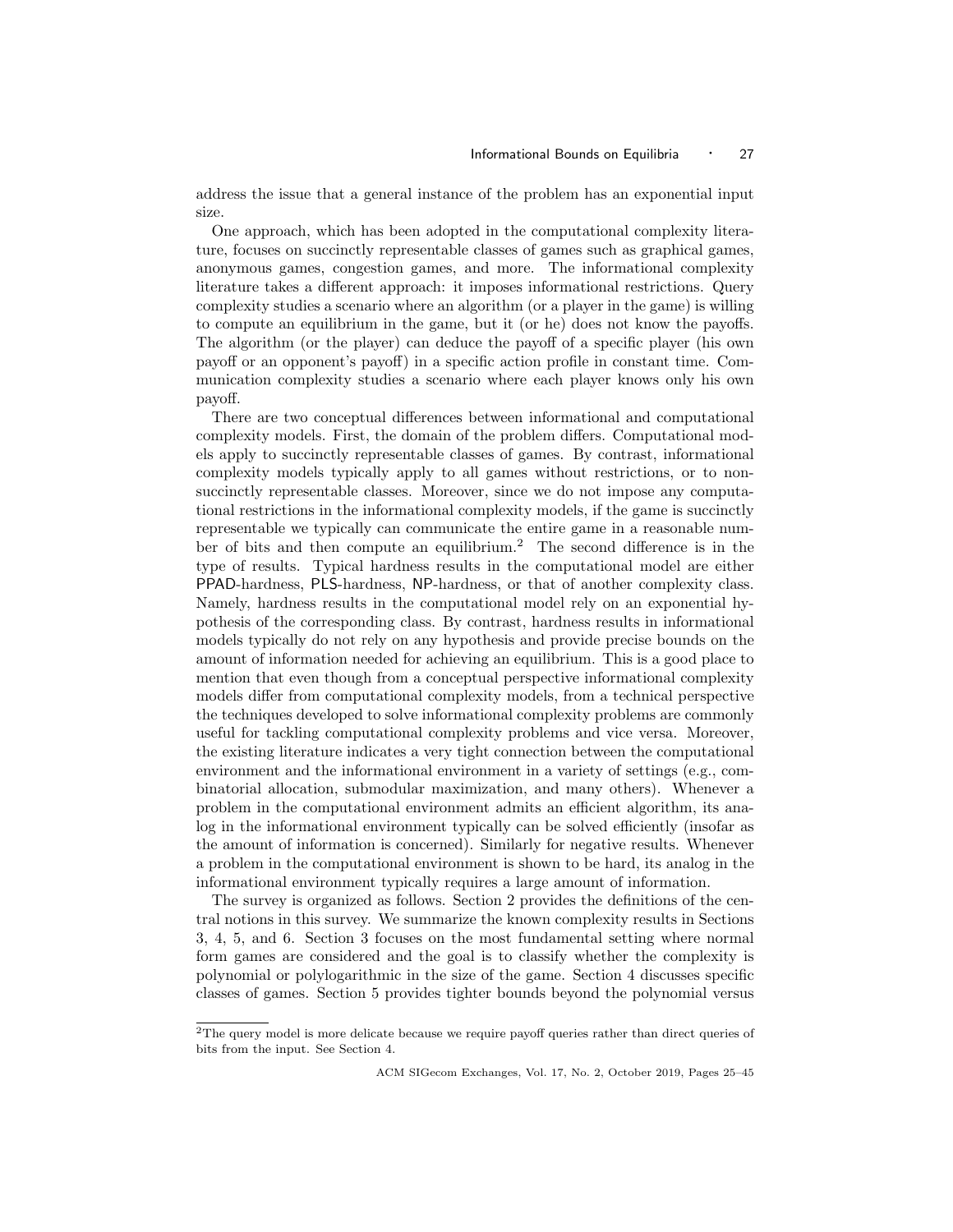logarithmic scale. Section 6 discusses the dependence of the results on the approximation value. Section 7 examines which of the solution concepts are total and succinct (i.e., which solution concepts guarantee the existence of a solution that can be represented succinctly for all games). In Sections 8 and 9 we provide high-level ideas of the techniques that have been utilized to prove informational hardness of equilibria. Section 8 starts with very simple and naive techniques and discusses the limitations of these techniques. Section 9 provides the key ingredients of the (much) more involved recent techniques in this field. Finally, Section 10 concludes with some open problems.

## 2. DEFINITIONS

## 2.1 Solution Concepts

The definitions of all but one solution concept are standard. In the case of  $\epsilon$ correlated equilibria in games with many actions the definition should be formulated carefully. We briefly define the standard notions and then discuss in more detail the case of  $\epsilon$ -correlated equilibria.

In an *n*-player *m*-action game the set of players is  $[n]$ . The set of actions of player i is  $A_i = [m]$ . The set of mixed actions of player i is  $X_i = \Delta([m])$ . The set of pure action profiles is  $A = [m]^n$ . The set of mixed action profiles is  $X = X_1 \times ... \times X_n$ . The set of correlated distributions is  $C = \Delta(A)$ . A utility of player *i* is given by  $u_i: A \to [0,1].$  This utility function can be extended to mixed action profiles and denoted by  $u_i(x) = \mathbb{E}_{a_i \sim x_i} u_i(a_1, ..., a_n)$ . The utility can also be extended to correlated distributions and denoted by  $u_i(c) = \mathbb{E}_{a \sim c} u_i(a)$ . Given  $a \in A$  ( $x \in X$ ) we denote by  $a_{-i}$  ( $x_{-i} \in X_{-i}$ ) the profile of i's opponents. Given  $x_{-i} \in X_{-i}$  we denote the best-reply value of player i against  $x_{-i}$  by  $br(x_{-i}) = \max_{a_i \in A_i} u_i(a_i, x_{-i}) \in [0, 1]$ .

Definition 2.1. An action profile  $a \in A$  is a pure Nash equilibrium if for every player  $i \in [n]$  it holds that  $u_i(a) \ge u_i(a'_i, a_{-i})$  for every  $a'_i \in A_i$ .

Definition 2.2. A mixed action profile  $x \in X$  is a Nash equilibrium if for every player  $i \in [n]$  it holds that  $u_i(x) \ge u_i(a'_i, x_{-i})$  for every  $a'_i \in A_i$ . Equivalently,  $x \in X$ is a Nash equilibrium if for every player  $i \in [n]$  it holds that  $u_i(x) = br(x_{-i})$ .

The first definition in 2.2 can be extended to the following approximate notion.

Definition 2.3. A mixed action profile  $x \in X$  is an  $\epsilon$ -Nash equilibrium if for every player  $i \in [n]$  it holds that  $u_i(x) \ge u_i(a'_i, x_{-i}) - \epsilon$  for every  $a'_i \in A_i$ .

The second definition in 2.2 can be extended to the following approximate notion.

Definition 2.4. A mixed action profile  $x \in X$  is an  $\epsilon$ -well-supported Nash equilibrium if for every player  $i \in [n]$  it holds that  $u_i(a_i, x_{-i}) \ge br(x_{-i}) - \epsilon$  for every action  $a_i$  that is played with positive probability (i.e.,  $x_i(a_i) > 0$ ).

To define approximate correlated equilibrium we use the notion of a swapping *policy*, which is a function  $f : [m] \rightarrow [m]$ .

Definition 2.5. A correlated distribution  $c \in C = \Delta(A)$  is a correlated equilibrium if for every swapping policy  $f$  of player  $i$  it holds that

 $u_i(c) \geq \mathbb{E}_{(a_i, a_{-i}) \sim c} u_i(f(a_i), a_{-i}).$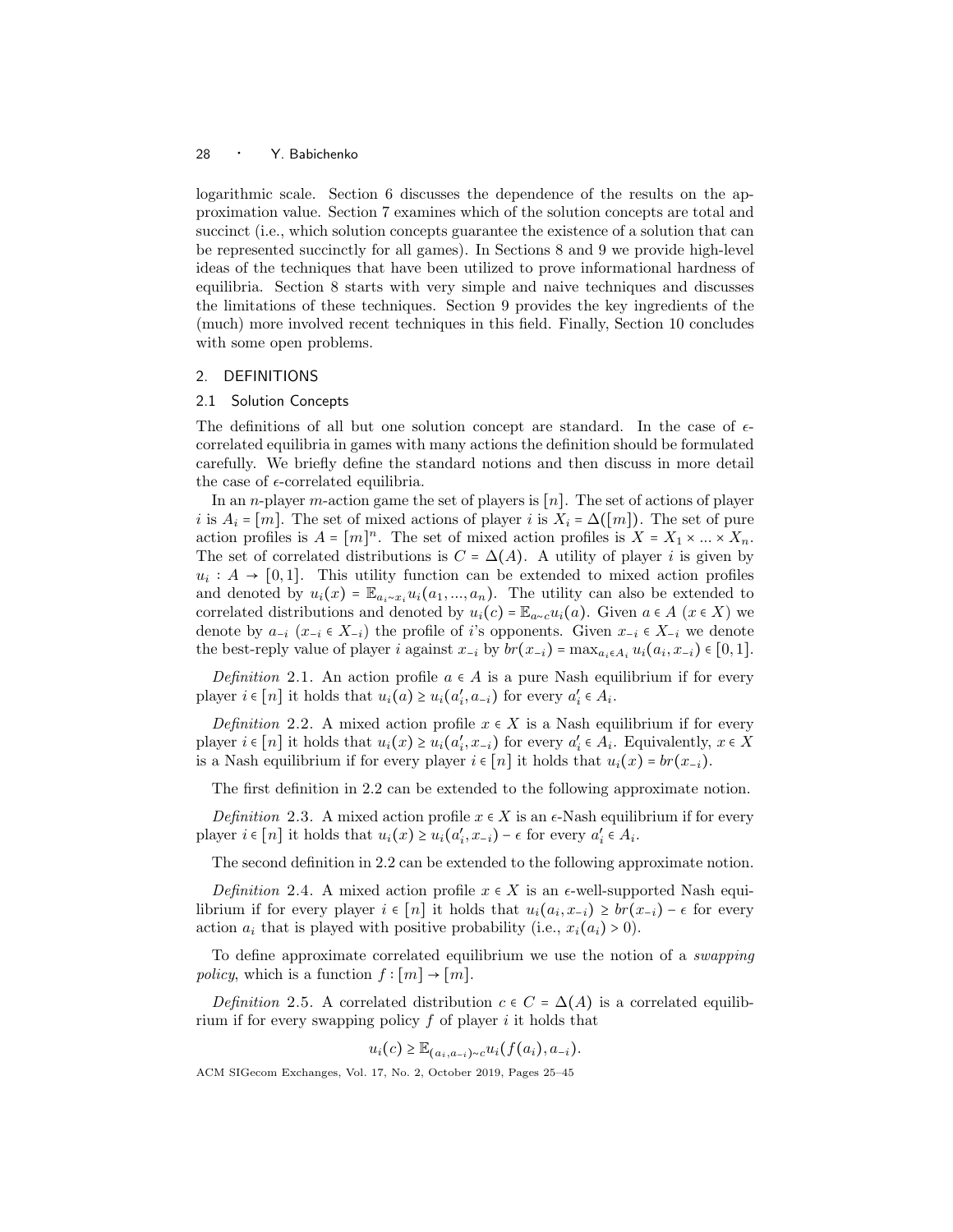This definition of correlated equilibrium is somewhat overcomplicated, because we could restrict attention to the class of  $m^2$  swapping policies  $(f_{j,j})_{j,k \in [m]}$  of the form  $f_{j,k}(b) = b$  if  $b \neq j$  and  $f_{j,k}(j) = k$  (i.e., we could swap only action j for action  $k$  when  $j$  is recommended). It can be easily shown that for an exact correlated equilibrium the requirement  $u_i(c) \geq \mathbb{E}_{(a_i,a_{-i})\sim c} u_i(f(a_i), a_{-i})$  for every swapping policy f is equivalent to the requirement  $u_i(c) \geq \mathbb{E}_{(a_i,a_{-i}) \sim c} u_i(f(a_i), a_{-i})$  for every swapping policy  $f \in \{f_{j,k}\}_{j,k\in[m]}$ .

Definition 2.5 can be extended to the following approximate notion.

Definition 2.6. A correlated distribution  $c \in C = \Delta(A)$  is an  $\epsilon$ -correlated equilibrium if for every swapping policy  $f$  of player  $i$  it holds that

$$
u_i(c) \geq \mathbb{E}_{(a_i,a_{-i})\sim c} u_i(f(a_i),a_{-i}) - \epsilon.
$$

We emphasize that for a constant value of  $\epsilon$  and for a large number of actions, the definition that requires that  $u_i(c) \geq \mathbb{E}_{(a_i,a_{-i}) \sim c} u_i(f(a_i), a_{-i}) - \epsilon$  only for simple swapping policies  $f = f_{j,k}$  is meaningless. For instance, the uniform distribution over all action profiles is a  $\frac{1}{m}$ -correlated equilibrium for all games. Indeed, with probability  $1 - \frac{1}{m}$  action j will be recommended and then the utility  $u_i(a_i, a_{-i})$  is identical to the utility  $u_i(f(a_i), a_{-i}).$ 

Finally, a coarse correlated equilibrium and its approximate notion can be defined by restricting the family of constant swapping functions to constant swaps  $\{f_k\}$  such that  $f_k(j) \equiv k$ . Formally,

Definition 2.7. A correlated distribution  $c \in C = \Delta(A)$  is a coarse correlated equilibrium if for every player *i* and action  $a'_i \in A_i$  it holds that

$$
u_i(c) \geq \mathbb{E}_{(a_i,a_{-i})\sim c} u_i(a'_i,a_{-i}).
$$

Definition 2.8. A correlated distribution  $c \in C = \Delta(A)$  is an  $\epsilon$ -coarse correlated equilibrium if for every player *i* and action  $a'_i \in A_i$  it holds that

$$
u_i(c) \geq \mathbb{E}_{(a_i, a_{-i}) \sim c} u_i(a'_i, a_{-i}) - \epsilon.
$$

The solution concepts and their approximate notions satisfy the inclusions

$$
PNE \subset NE \subset CE \subset CCE \quad \epsilon\text{-}PNE \subset \epsilon\text{-}NE \subset \epsilon\text{-}CE \subset \epsilon\text{-}CCE.
$$

For the case of Nash equilibria we also have that  $NE \subset \epsilon$ -WSNE  $\subset \epsilon$ -NE.

## 2.2 Informational Complexity Models

Query complexity problems are defined are follows. A query protocol maps every history of past queries and answers to either an additional query or to an output. In our case queries are pairs  $(a, i)$  and the answer is  $u_i(a)$ .

For deterministic query complexity, this mapping is deterministic, and the cost of a protocol is defined to be the maximal number of queries (across all inputs, i.e., games) until an output is produced. A protocol is correct if it outputs a correct answer (i.e., an equilibrium) for all games. The query complexity of an equilibrium is defined to be the minimal cost across all correct protocols.

For randomized query complexity the mapping from histories to queries might be random, and the cost of a protocol is defined to be the maximal expected number of queries (maximum across all inputs and the expectation is taken with respect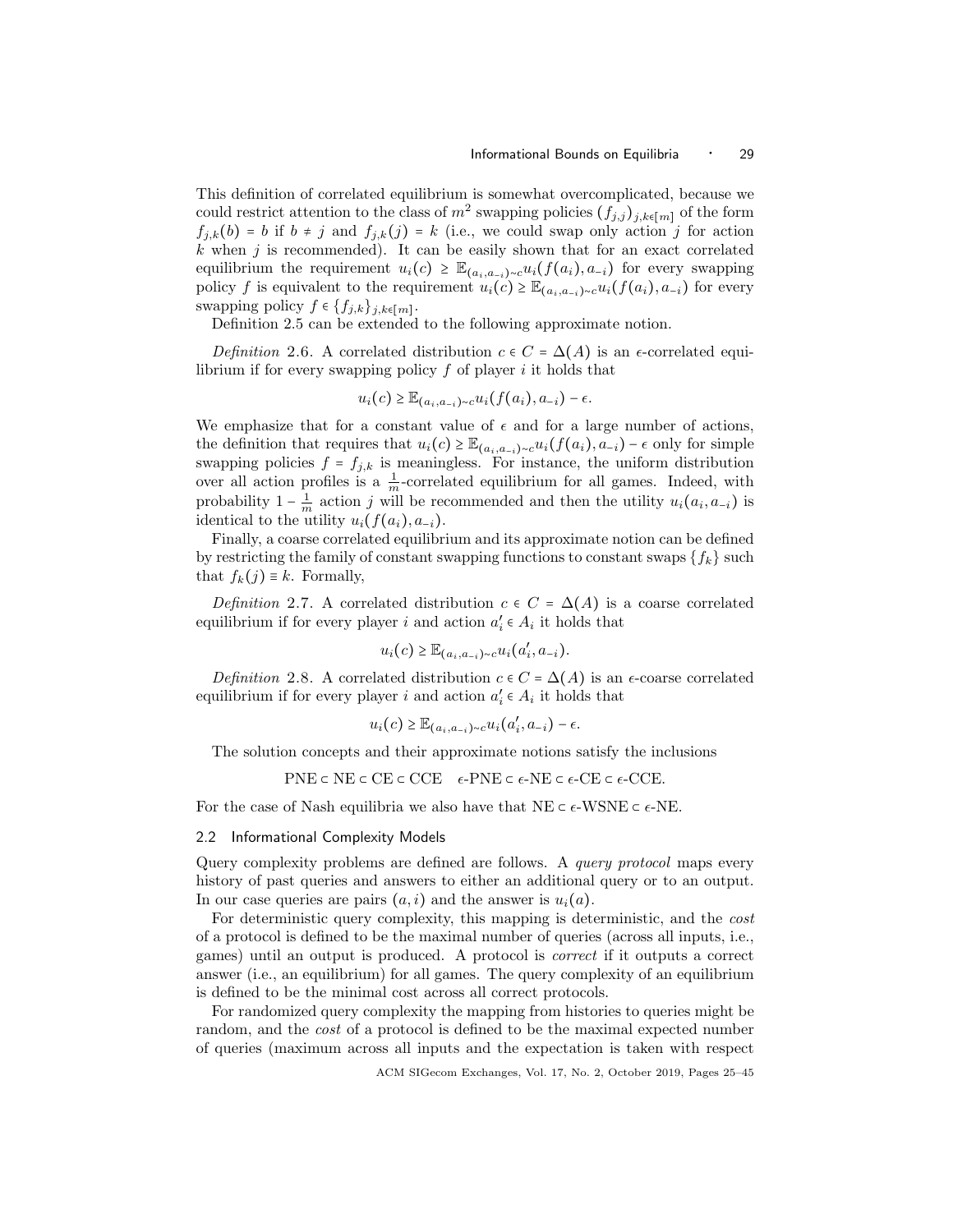to the randomization of the protocol) until an output is produced. A protocol is correct if it outputs a correct answer with probability 2/3 (again with respect to the randomization of the protocol) for all games. The query complexity of an equilibrium is defined to be the minimal cost across all correct protocols.

In communication complexity the definitions are similar. A communication protocol maps every history of communication to either a 0/1 message from Alice to Bob, a 0/1 message from Bob to Alice, or a termination. In the case of termination Alice and Bob need to produce an outcome.

For deterministic communication complexity, this mapping is deterministic, and the cost of a protocol is defined to be the maximal number of messages (across all inputs, i.e., games) until termination. A protocol is correct if the output of Alice coincides with the output of Bob and is correct (i.e., is an equilibrium) for all games. The communication complexity of an equilibrium is defined to be the minimal cost across all correct protocols.

For randomized communication complexity, we assume that Alice and Bob have access to an infinite string of random public coin flips. The mapping from histories to messages might be random (i.e., based on the realizations of the random public coin flips), and the cost of a protocol is defined to be the maximal expected number of queries (maximum across all inputs and the expectation is taken with respect to the random public coin flips) until termination. A protocol is correct if it is correct with probability 2/3 (again with respect to the randomization of the protocol) for all games. The communication complexity of an equilibrium is defined to be the minimal cost across all correct protocols.

For the case of more than two players, the definitions are similar, where in each step of the protocol player i sends a public message to all the other players.

We refer the reader to the books of [Kushilevitz and Nisan 1997; Arora and Barak 2009] on the topic of communication complexity.

Note that every query protocol (deterministic or random) with cost  $h$  induces a communication protocol with cost  $ch$ , where c is the number of bits needed to represent a single payoff in the game. Instead of querying the payoff of player  $i$ , player i sends c public messages to the other players and then all players know this payoff, as in the query model. Hence the communication complexity of any problem is at most the query complexity of that problem (multiplied by a negligible factor of the representation size of a single payoff).

It is interesting to note that all negative communication complexity results presented in this survey hold not only for the n-party communication problem but even in the simpler problem where Alice holds as a private input the utilities of players  $i = 1, ..., n/2$  and Bob holds the utilities of players  $i = n/2 + 1, ..., n$ . The positive results, on the other hand, apply to the more restrictive model of n-party communication.

# 3. POLYNOMIAL VERSUS LOGARITHMIC COMPLEXITY

Note that in each informational model, that of query complexity or communication complexity a trivial upper bound on the complexity of a problem is the input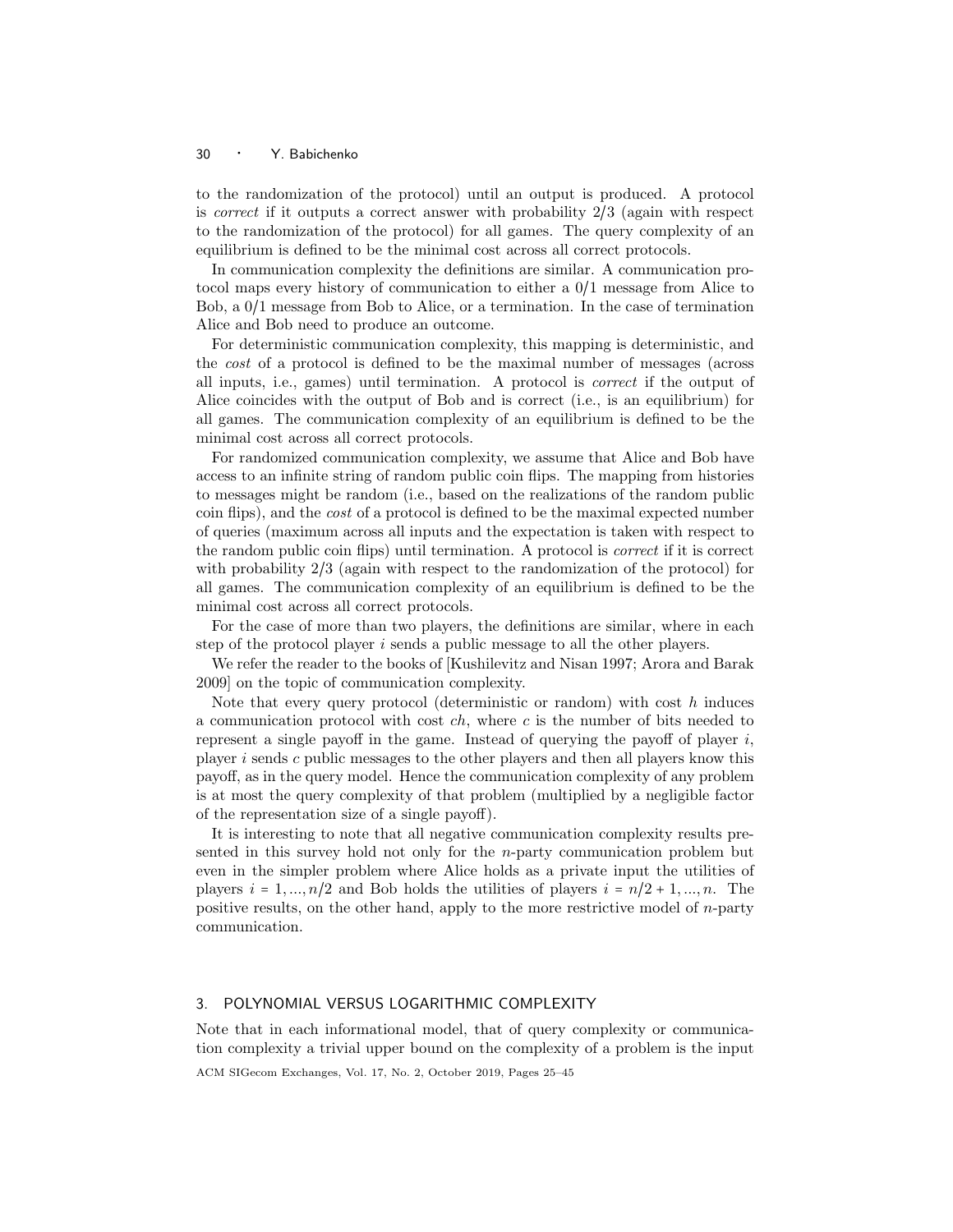size: players can just query or communicate the entire game.<sup>3</sup> Probably the most fundamental question that can be asked is whether the complexity is polynomial or polylogarithmic in the input size. This survey focuses mainly on this question. A discussion of more precise bounds (i.e., the power of the polynomial or the logarithm) is relegated to Section 5. After almost two decades of study, we currently have a very good understanding of the informational complexity of the most common equilibrium notions. The results are summarized in Tables I and II. These tables include an additional column that specifies whether the solution concept is succinctly total. Simply speaking, a solution concept is succinctly total if every game admits a succinctly representable solution, where succinctness is defined to be polylogarithmic in the size of the game. Note that succinctness of the output is a very natural desideratum in this setting, as we simply want the outcome of the algorithm (or the communication) to be of reasonable size. For further discussion on succinct totality see Section 7.

The notion of  $\epsilon$ -equilibrium in Tables I and II refers to an additive and constant value of approximation. Other values of approximation are discussed in Section 6.

|                        | Suc Tot      | Det QC | Rand QC | Det CC | Rand CC |
|------------------------|--------------|--------|---------|--------|---------|
| Pure Nash              | No           | poly   | poly    | poly   | poly    |
| Nash                   | No           | poly   | poly    | poly   | poly    |
| $\epsilon$ -Nash       | Yes          | poly   | poly    | poly   | poly    |
| Correlated             | $_{\rm Yes}$ | poly   | poly    | log    | log     |
| $\epsilon$ -correlated | Yes          | poly   | log     | log    | log     |

Table I. Complexity of equilibria in  $n$ -player binary-action games. Polynomial complexity means that a  $2^{\Omega(n)}$  lower bound is known. Logarithmic complexity means that a  $\mathsf{poly}(n)$  upper bound is known.

|                               | Suc Tot              | Det QC | Rand QC | Det CC | Rand CC |
|-------------------------------|----------------------|--------|---------|--------|---------|
| Pure Nash                     | No                   | poly   | poly    | poly   | poly    |
| Nash                          | No                   | poly   | poly    | poly   | poly    |
| $\epsilon$ -Nash              | Yes                  | poly   | poly    | poly   | poly    |
| Correlated                    | No                   | poly   | poly    | poly   | poly    |
| $\epsilon$ -correlated        | $_{\rm Yes}$         | poly   | poly    | 2      |         |
| Coarse correlated             | No                   | poly   | poly    | poly   | poly    |
| $\epsilon$ -coarse correlated | $\operatorname{Yes}$ | poly   | poly    |        | log     |

Table II. Complexity of equilibria in two-player m-action games. Polynomial complexity means that a poly $(m)$  lower bound is known. Logarithmic complexity means that a polylog $(m)$  upper bound is known.

We discuss the results of Tables I and II for each of the solution concepts in turn.

Nash equilibria. The results indicate that all variants of Nash equilibrium problems in all informational models require polynomial information in the size of the game. The deduction of these results has a long history, which is summarized below. The study of informational complexity of equilibria was initiated by [Conitzer

<sup>3</sup>We impose no computational restrictions on the players, and so the computation of an equilibrium once the entire game is known comes with no cost.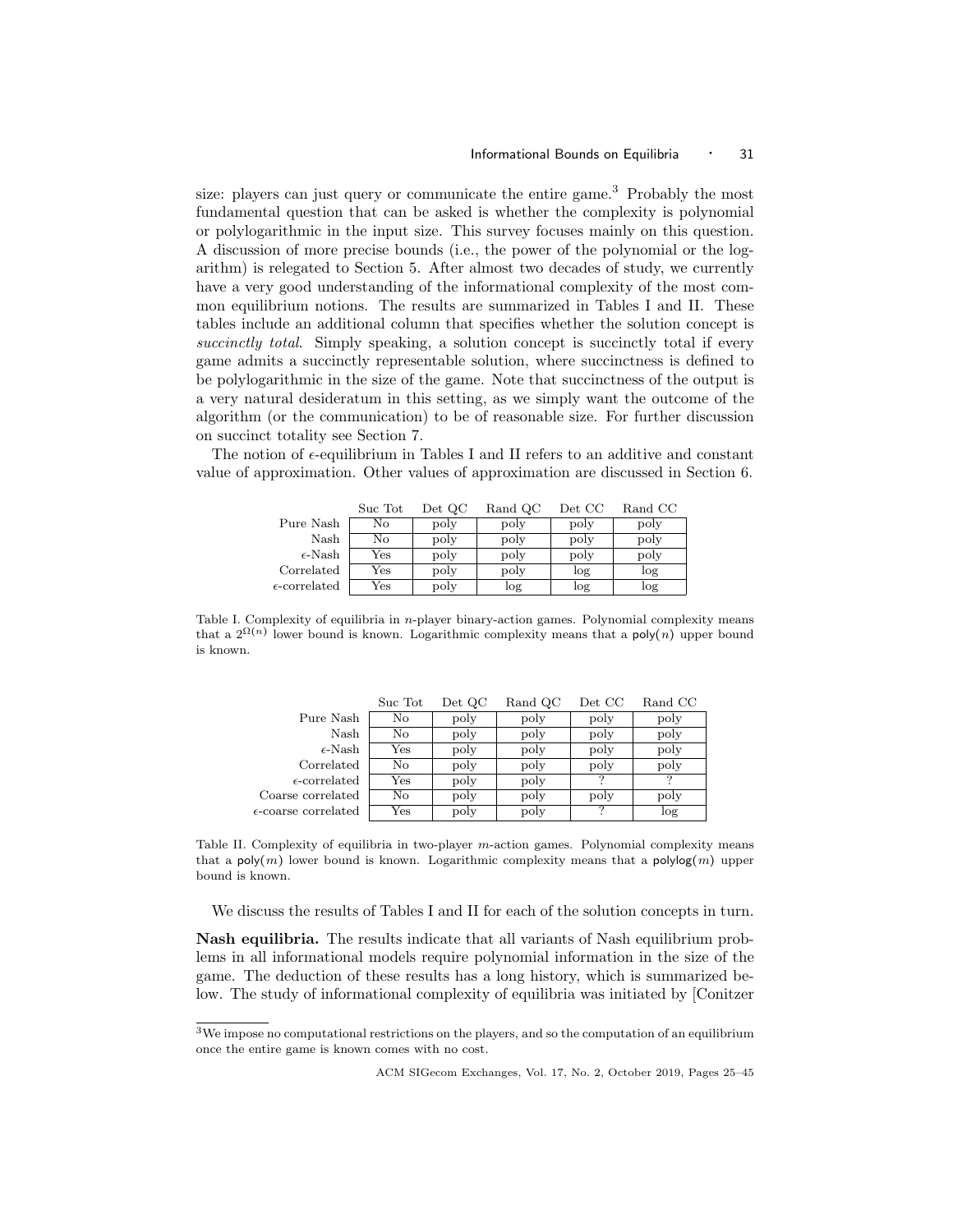and Sandholm 2004 who showed an  $\Omega(m^2)$  communication complexity bound on computing a pure Nash equilibrium in two-player  $m$ -action games. [Conitzer and Sandholm 2004] also presented results about more basic solution concepts such as sequential elimination of dominated strategies. This hardness result is obviously valid also for the query complexity model. [Hart and Mansour 2010] proved the hardness of a pure Nash equilibrium in *n*-player games, as well as the communicational hardness of an exact Nash equilibrium in n-player games. [Babichenko 2016] proved the first result for a total variant of a Nash equilibrium problem. Specifically, [Babichenko 2016] showed that an  $\epsilon$ -well-supported Nash equilibrium requires an  $\exp(n)$  number of queries. Subsequently, [Chen et al. 2017] extended the result to  $\epsilon$ -Nash equilibrium for slightly worse bound of  $\exp(\frac{n}{\log n})$ . Finally, [Rubinstein 2016] improved the bound to  $\exp(n)$  for an  $\epsilon$ -Nash equilibrium. The communication complexity lower bounds on an approximate Nash equilibrium (in the two-player and the n-player settings) was proved in [Babichenko and Rubinstein 2017].

Correlated equilibria. The informational complexity of correlated equilibrium notions is more intricate. The story starts with regret-minimizing algorithms [Littlestone and Warmuth 1994; Cesa-Bianchi and Lugosi 2006] that guarantee convergence of the regret to 0 at a rate that is polynomial (quadratic) in the approximation and logarithmic in the number of actions. [Hart and Mas-Colell 2000; 2001] showed the connection of these regret minimizing algorithms to the learning of correlated equilibrium. The regret-minimizing algorithms are translated to an algorithm whose empirical distribution of play forms an  $\epsilon$ -correlated equilibrium in time that is logarithmic in the number of players  $(n)$ , polynomial in the approximation value ( $\epsilon$ ), and (only) polynomial in the number of actions  $(m)$ . Indeed, in the definition of an approximate correlated equilibrium (Definition 2.6), we require that the regret of the  $m^m$  swapping functions be low. This requires  $\log(m^m) = m \log m$ iterations of regret-minimizing algorithms. See the discussion after Definition 2.6 on why it is necessary to consider all the  $m<sup>m</sup>$  swapping functions to achieve an appropriate notion of approximate equilibrium.

In each step of the algorithm, the updating of the regrets requires only  $nm$ payoff queries. In the communication setting the updating of the regrets requires no communication. This yields a  $poly(n, m)$  query algorithm and a corresponding  $\mathsf{poly}(n,m)$  communication protocol. Note that in *n*-player games with a constant number of actions, this implies an algorithm that is logarithmic in the input (i.e.,  $poly(n))$  for a correlated equilibrium.<sup>4</sup> By contrast, for two-player games with many actions, this only implies an algorithm that is polynomial in the input for a correlated equilibrium.

It is important to notice that regret-minimizing algorithms are randomized and that they converge to an approximate correlated equilibrium. [Hart and Nisan 2018] showed that in the query complexity model, the properties of randomization and of producing an approximate correlated equilibrium are both essential for solving the problem in  $poly(n)$  queries. Namely, the deterministic query complexity of an

<sup>&</sup>lt;sup>4</sup>Moreover, in an alternative standard query model where an answer to a query is the payoff profile rather than the payoff of a specific player, only  $O(log(n))$  payoff-profile queries are sufficient; see [Goldberg and Roth 2016]. However, note that each single query reveals  $\Theta(n)$  information about the game.

ACM SIGecom Exchanges, Vol. 17, No. 2, October 2019, Pages 25–45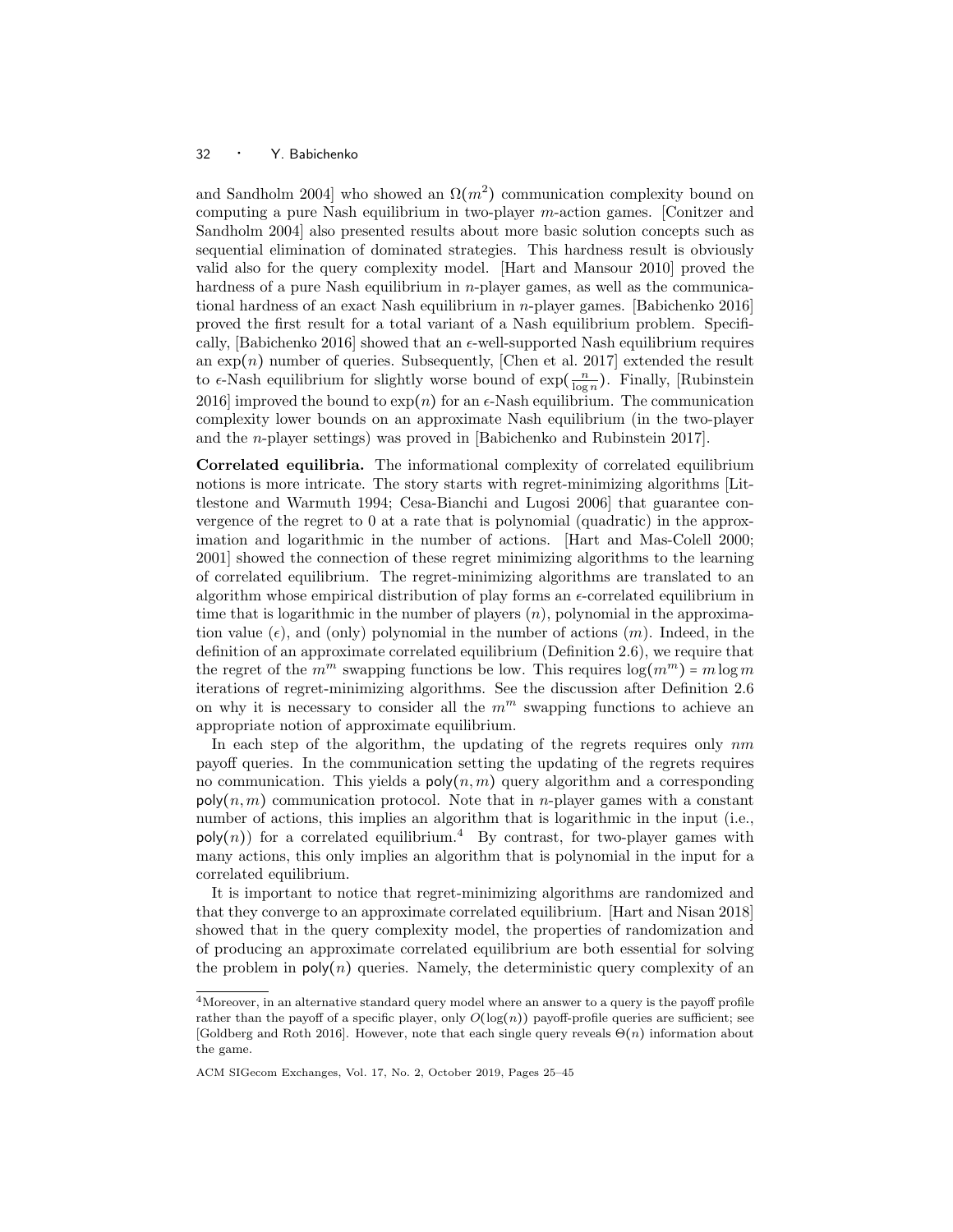$\epsilon$ -correlated equilibrium is exponential in n and the randomized query complexity of an exact correlated equilibrium is exponential in<sup>5</sup> n.

In contrast to query complexity, the communication complexity of a correlated equilibrium is polynomial in  $n$  even for exact correlated equilibrium, and even for deterministic communication protocols. Based on the ellipsoid against hope ideas of [Papadimitriou and Roughgarden 2008], [Jiang and Leyton-Brown 2015] showed a deterministic algorithm that computes an exact correlated equilibrium with  $\mathsf{poly}(n)$ communication.

Coarse correlated equilibria. Note that we did not specify any results for coarse correlated equilibria in Table I. The reason for that is that in binary-action games a coarse correlated equilibrium (and its approximate notion) is identical to a correlated equilibrium. Hence, the same results apply. However, for two-player games with many actions, these equilibria notions differ.

Regret-minimizing algorithms converge to an approximate coarse correlated equilibrium in a rate that is logarithmic in the number of actions. Together with the observation that in the communication complexity setting players know their own regret (in particular, without the need for payoff queries), we can deduce that regret-minimizing algorithms require just  $\text{polylog}(m)$  rounds to converge to an  $\epsilon$ coarse correlated equilibrium. Each round requires us to specify a single played action which again requires  $log(m)$  communication.

The negative results for the query complexity of an approximate coarse correlated equilibrium (Corollary 8.1) and the communication complexity of an exact coarse correlated equilibrium (Corollary 8.2) appear later in this survey.

# 4. SPECIFIC CLASSES OF GAMES

The hardness of Nash equilibria in general games raises the question of whether it can be computed in classes of games. For this problem to be meaningful in an informational complexity setting, we need to choose a class of games that does not admit a succinct representation. Obviously, any succinctly representable game can be solved in the communication model by a protocol in which every player communicates his succinctly representable utility to the others: it requires low communication. In the query model the situation is slightly more complicated. The standard query model we have considered so far uses payoff queries. If queries are allowed to ask about input, this solves the problem. But what if queries are restricted to asking about payoffs? One can ask how the restriction to payoff queries might affect equilibrium computation in a variety of classes of games, such as congestion games [Fearnley et al. 2015], graphical games, polymatrix games, anonymous games, et cetera. Interestingly, there is a generic answer to all of these questions that has been provided in [Goldberg and Roth 2016]. [Goldberg and Roth 2016] focus on the most general formulation of succinctly representable games: a collection of  $2^k$  games (which might have no relation to each other). [Goldberg and Roth 2016] prove the existence of a robust query protocol that computes an  $\epsilon$ -Nash equilibrium in a poly $(k)$  number of queries. The algorithm is based on the

<sup>&</sup>lt;sup>5</sup>In parallel, [Babichenko and Barman 2015] showed the weaker result that the deterministic query complexity of an exact correlated equilibrium is exponential in  $n$ .

ACM SIGecom Exchanges, Vol. 17, No. 2, October 2019, Pages 25–45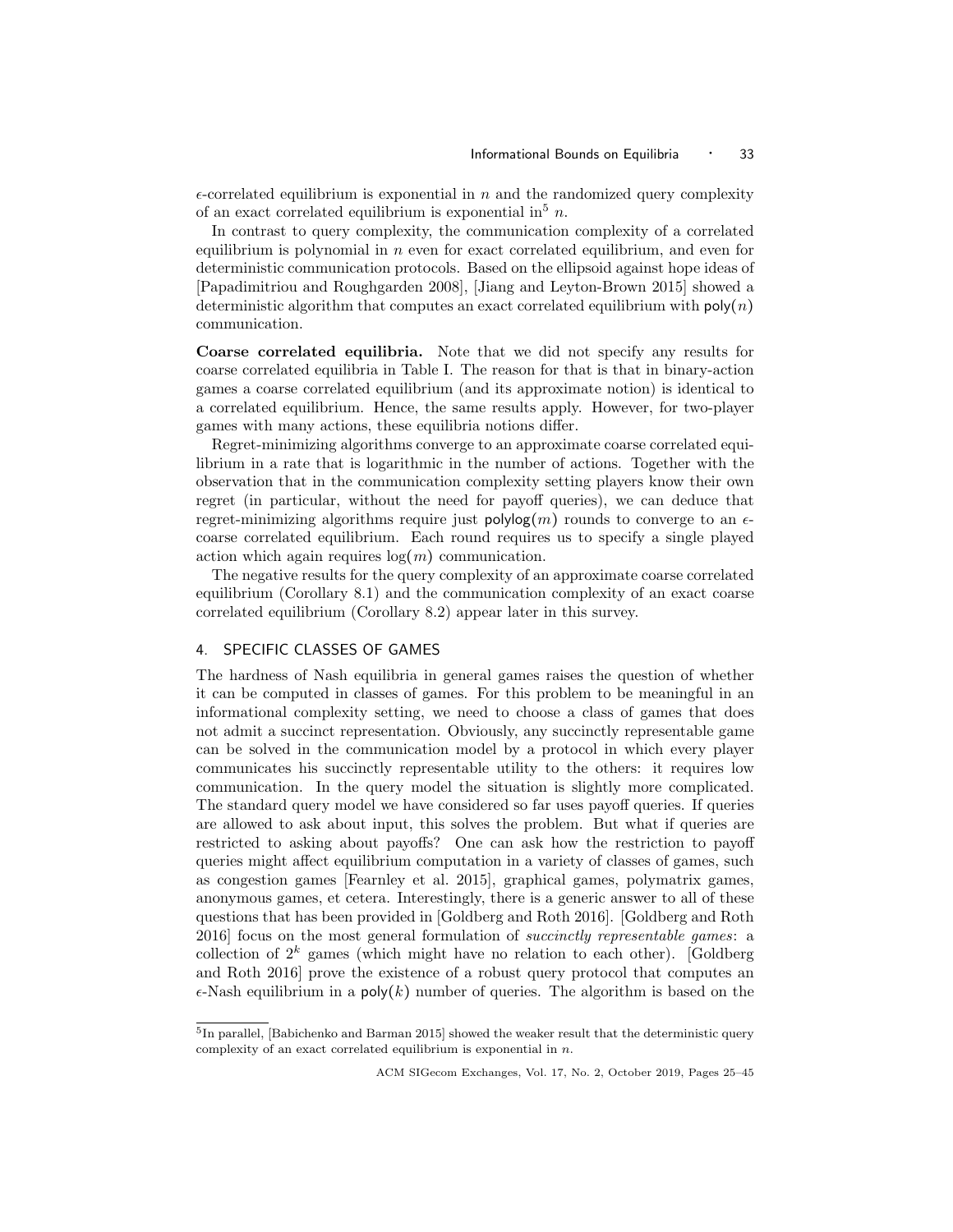idea of having a hypothetical game in mind (in their case it is defined to be the median among all consistent games in the class), computing an equilibrium for this game (which incurs no cost in the query model), and checking whether the computed equilibrium is an approximate equilibrium of the actual game. The key point is that whenever the computed equilibrium of the hypothetical game is not an equilibrium, a large (constant) fraction of the consistent games are eliminated.

#### 4.1 Potential Games

There are few of the fundamental classes of games in game theory that have no succinct representation. One important class is that of potential games [Monderer and Shapley 1996, which includes as a special case the class of congestion games.<sup>6</sup> Potential games are characterized by the property of the existence of a single potential function that maps action profiles to real numbers. This potential function captures gains and losses from unilateral deviations by any single player; Namely, the difference between the potential values of two action profiles that is obtained by unilateral deviation is equal to the difference between the utilities of the deviating player in these two action profiles. Pure Nash equilibia in potential games are the local maxima (with respect to unilateral deviations) of the potential function and, in particular, a pure Nash equilibrium is guaranteed to exist. The query complexity of a pure Nash equilibrium in potential games has been studied by [Nisan 2009], who showed a  $\tilde{\Omega}(2^n)$  lower bound for the case of *n*-player binary-action games. Recently, [Babichenko et al. 2019] showed the hardness of a pure Nash equilibrium in the communication model. Concretely, [Babichenko et al. 2019] show a  $poly(m)$ lower bound in two-player m-action games and a  $2^{\Omega(n)}$  lower bound for n-player binary-action games. Interestingly, the problem of finding a pure Nash equilibrium in potential games might be viewed as a succinctly total problem; see Section 7.1.

For an  $\epsilon$ -Nash equilibrium there exists an efficient communication protocol that requires only  $\frac{2n}{\epsilon}n(n+\log m)$  communication in *n*-player *m*-action games. The same protocol requires  $\frac{2}{\epsilon}n^2m$  queries, which is efficient for games with a constant number of actions.<sup>7</sup> This protocol implements the  $\epsilon$ -better-reply dynamic, where in each step a single player updates his action to an  $\epsilon$ -better one if such an action exists. This dynamic yields an  $\epsilon$ -improvement of the potential every time a player updates an action. A single improvement requires  $n + \log m$  communication. Communication of n bits is needed to find a player that can make an improvement, and then  $\log m$ bits are needed to describe the better action. The key observation is that the potential function of a potential game with payoffs in [0, 1] has a potential function is bounded in  $[-n, n]$  and, therefore, the number of  $\epsilon$ -improvements is bounded by  $\frac{2n}{\epsilon}$ .

<sup>&</sup>lt;sup>6</sup>In fact, potential games are equivalent to congestion games where the number of resources might not be polynomial in the number of players and hence their representation size is not polynomial in the number of players.

<sup>&</sup>lt;sup>7</sup>One cannot expect to have polylogarithmic dependence on  $m$  in the query model. The hidden dominant strategy (see Section 8.1) generates a potential game.

ACM SIGecom Exchanges, Vol. 17, No. 2, October 2019, Pages 25–45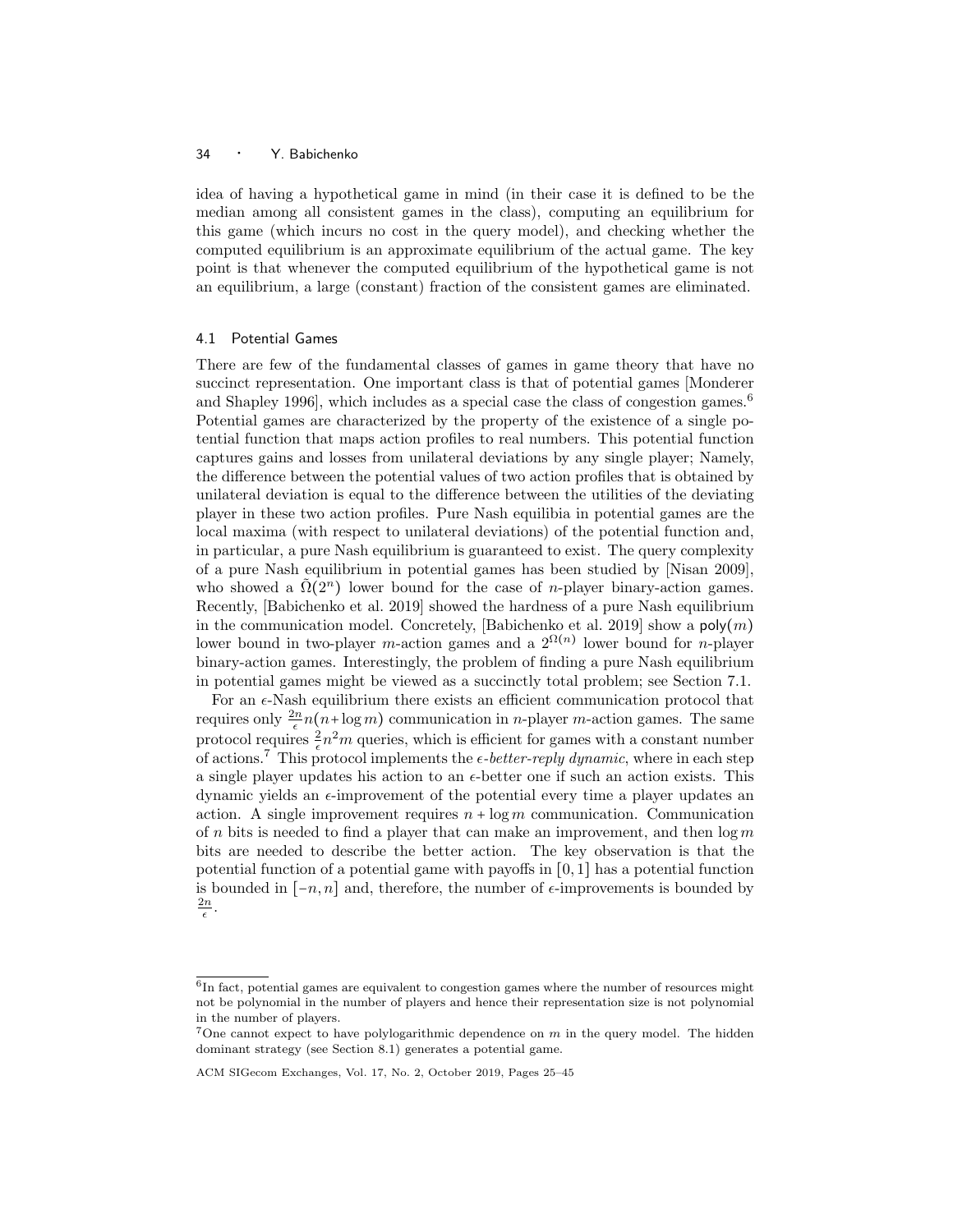## 5. TIGHTER BOUNDS

We have a better understanding of complexity for certain equilibrium notions in two-player games. Table III summarizes the known lower and upper bounds.

|                               | Det QC            | Rand QC           | Det CC            | Rand CC           |
|-------------------------------|-------------------|-------------------|-------------------|-------------------|
| Pure Nash                     | $m^2$             | m <sup>2</sup>    | $m^2$             | $m^2$             |
| Nash                          | m <sup>2</sup>    | m <sup>2</sup>    | m <sup>2</sup>    | m <sup>2</sup>    |
| $\epsilon$ -Nash              | m <sup>2</sup>    | $m^2$             | $m^2$             | $m^2$             |
| correlated                    | $m^2$             | $m^2$             | m <sup>2</sup>    | $m^2$             |
| $\epsilon$ -correlated        | m, m <sup>2</sup> | m, m <sup>2</sup> |                   | 2, m              |
| coarse correlated             | m, m <sup>2</sup> | m, m <sup>2</sup> | m, m <sup>2</sup> | m, m <sup>2</sup> |
| $\epsilon$ -coarse correlated | m, m <sup>2</sup> | m                 |                   | m                 |

Table III. Bounds on the complexity of equilibria in two-player  $m$ -action games. A single number indicates matching of lower and upper bounds up to a logarithmic factor. Two numbers indicate differing lower and upper bounds.

The first row in Table III follows from [Conitzer and Sandholm 2004], who showed that  $\Omega(m^2)$  communication is needed to determine the existence of a pure Nash equilibrium. This result implies the same bound for the more restricted query model. The second and third rows follow from a recent result by [Göös and Rubinstein 2018], who proved that not only that polynomial communication is needed for an  $\epsilon$ -Nash equilibrium in two-player games but also that, in fact, communication of  $\Omega(m^{2-c})$  is needed for every  $c > 0$  is needed; i.e., a communication of almost the entire game. Again, this result carries over to the query model.<sup>8</sup> The fourth row follows from the representation size of a correlated equilibrium. It is shown in [Viossat 2008; Nitzan 2005] that the set of games with a unique correlated equilibrium (which is also a Nash equilibrium) is rich enough, and contains an open ball. Using these games one can deduce games where the representation size of a correlated equilibrium requires  $\Omega(m^2)$  bits for representation. The two additional cells that have some bounds (beyond those that are presented in Corollaries 8.1 and 8.2) are the randomized communication complexity of an  $\epsilon$ correlated equilibrium and the randomized query complexity of an  $\epsilon$ -coarse correlated equilibrium. For an  $\epsilon$ -correlated equilibrium, regret-minimizing algorithms require  $O(\log(m^m)) = O(m \log(m))$  steps to converge to an equilibrium (because the number of swapping functions is  $m^m$ ). Each step requires only log m communication. For an  $\epsilon$ -coarse correlated equilibrium, it has been observed by [Goldberg] and Roth 2016] that regret-minimizing algorithms require  $O(m \log m)$  queries.

For n-player games no bounds beyond the logarithmic versus polynomial are known, except for the case of a pure Nash equilibrium where it is known that  $\Omega(2^n)$  communication is needed; see [Hart and Mansour 2010].

### 6. THE DEPENDENCE OF THE BOUNDS ON THE APPROXIMATION VALUE

This survey have focused on approximate notions of equilibria with a small and constant value of approximation  $\epsilon$ . One may ask how the complexity of the problem

<sup>&</sup>lt;sup>8</sup>Prior to this excellent work, no better bound than  $\Omega(n)$  was known even for the simpler query model.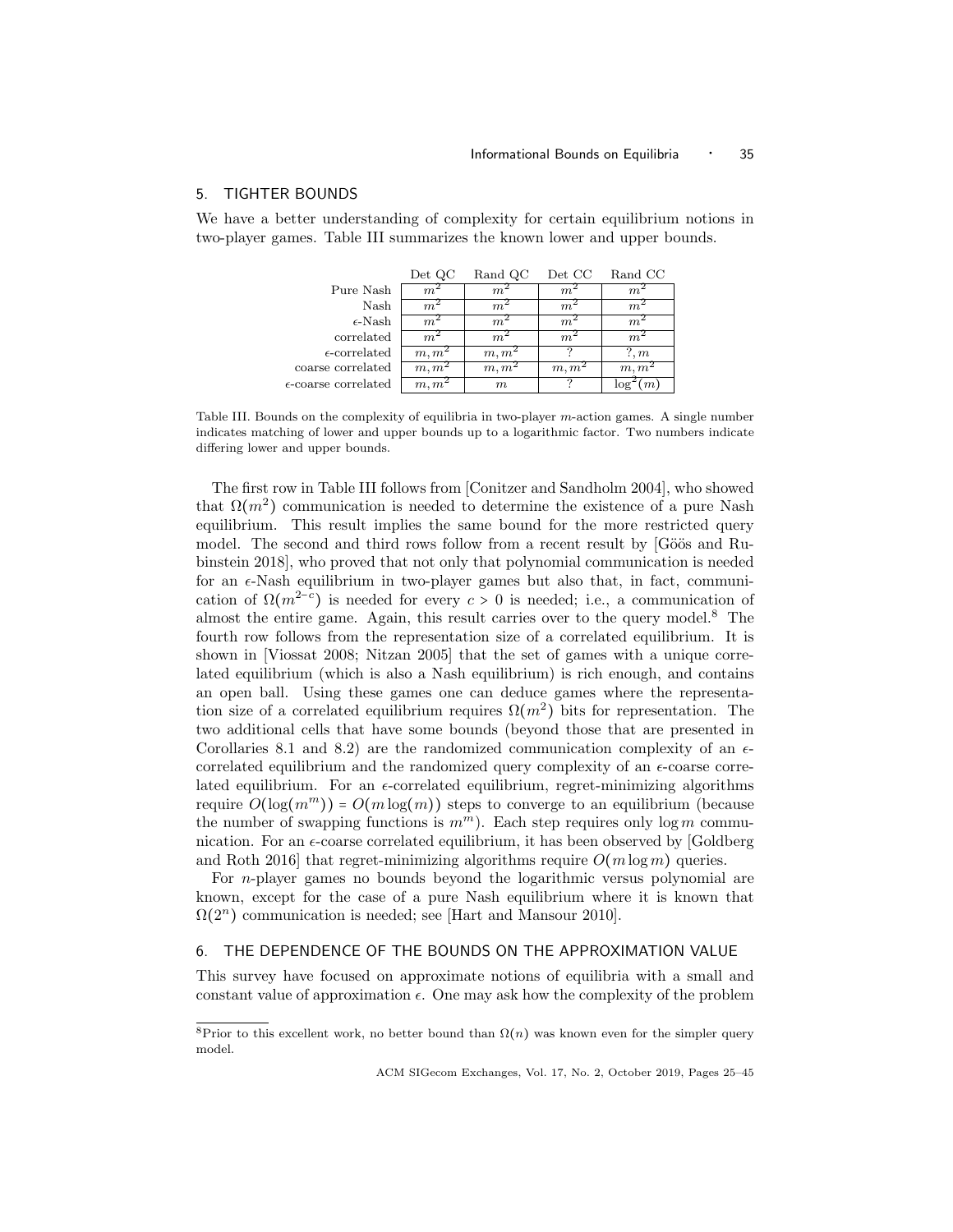depends on  $\epsilon$ . There are to way to approach this problem. The first is to start with problems that are tractable (i.e., of logarithmic complexity) for constant  $\epsilon$  and ask what is the affect or reducing  $\epsilon$  to  $\epsilon = 1/\text{poly}(n)$  for *n*-player games or to  $\epsilon = 1/\text{poly}(m)$  for two-player m-action games. The second approach is to start with problems that are intractable (i.e., of polynomial complexity) and ask how much should we increase  $\epsilon$  to make the problem tractable.

We focus first on the latter approach. The positive results for  $n$ -player binaryaction games (see Table II) remain true not only for constant  $\epsilon$  but also for  $\epsilon =$  $1/poly(n)$ . This follows from the polynomial dependence on the approximation value of the regret-minimizing algorithms and of the ellipsoid against hope algorithm. For two-player m-action games, setting  $\epsilon = 1/\text{poly}(m)$  makes all the problems intractable, including even the simplest problem of an  $\epsilon$ -coarse correlated equilibrium in a randomized communication complexity model. One can obtain this hardness result on  $\epsilon$ -coarse correlated equilibrium by analyzing the hide-and-seek game with bad actions (see Section 8.2) for a  $1/\text{poly}(m)$ -coarse correlated equilibrium. See also [Ganor and Karthik 2018].

Regarding the second approach of increasing  $\epsilon$  and finding a sufficiently large value that makes the problem tractable, the overall picture is that we do not have a good understanding of the values of  $\epsilon$  where the transition from tractable to intractable occurs. The gap between the positive and the negative results is huge. The current negative results are theoretical in nature. The deduction of these results does not involve trying to optimize the arguments with respect to  $\epsilon$  and, therefore, results in bounds of order  $\epsilon \approx 10^{-6}$  or in many cases even much smaller. Little is known about the positive results that significantly improve upon trivial protocols.<sup>9</sup> The best values for which communicationally efficient algorithms are known are  $\epsilon = 0.38$  for the Nash equilibrium and  $\epsilon = 0.65$  for the well-supported-Nash equilibrium [Goldberg and Pastink 2014; Czumaj et al. 2019].

# 7. SUCCINCT TOTALITY OF EQUILIBRIA

The existence of an (approximate) equlibrium in every game is guaranteed for all solution concepts (Nash, correlated, and coarse correlated equilibrium) is guaranteed except for pure Nash equilibrium. However, the existence of a succinct equilibrium is not guaranteed for all the (approximate) solution concepts. In informational complexity problems, it is desirable that the output be of much smaller size than the input (i.e., polylogarithmic). We briefly discuss which of the above solution concepts are guaranteed to have a succinctly representable solution.

Which problems are not total? All the exact solution concepts in two-player m-action games are not total. The description of an exact Nash equilibrium requires us to specify the probability distribution of  $m$  actions, which requires a polynomial description in the size of the game. Exact correlated and coarse correlated equilibria requires to specify a distribution over the  $m^2$  profiles. It is easy to construct games (e.g., zero-sum games) where all correlated (coarse correlated) equilibria

<sup>&</sup>lt;sup>9</sup>One example of a trivial protocol might be: Alice sends to Bob the action profile  $(a, b)$  of her best outcome in the game, and then Bob plays with equal probability the action b and the action  $b^*$  that is the best reply to a. This protocol leads to a  $\frac{1}{2}$ -Nash equilibrium.

ACM SIGecom Exchanges, Vol. 17, No. 2, October 2019, Pages 25–45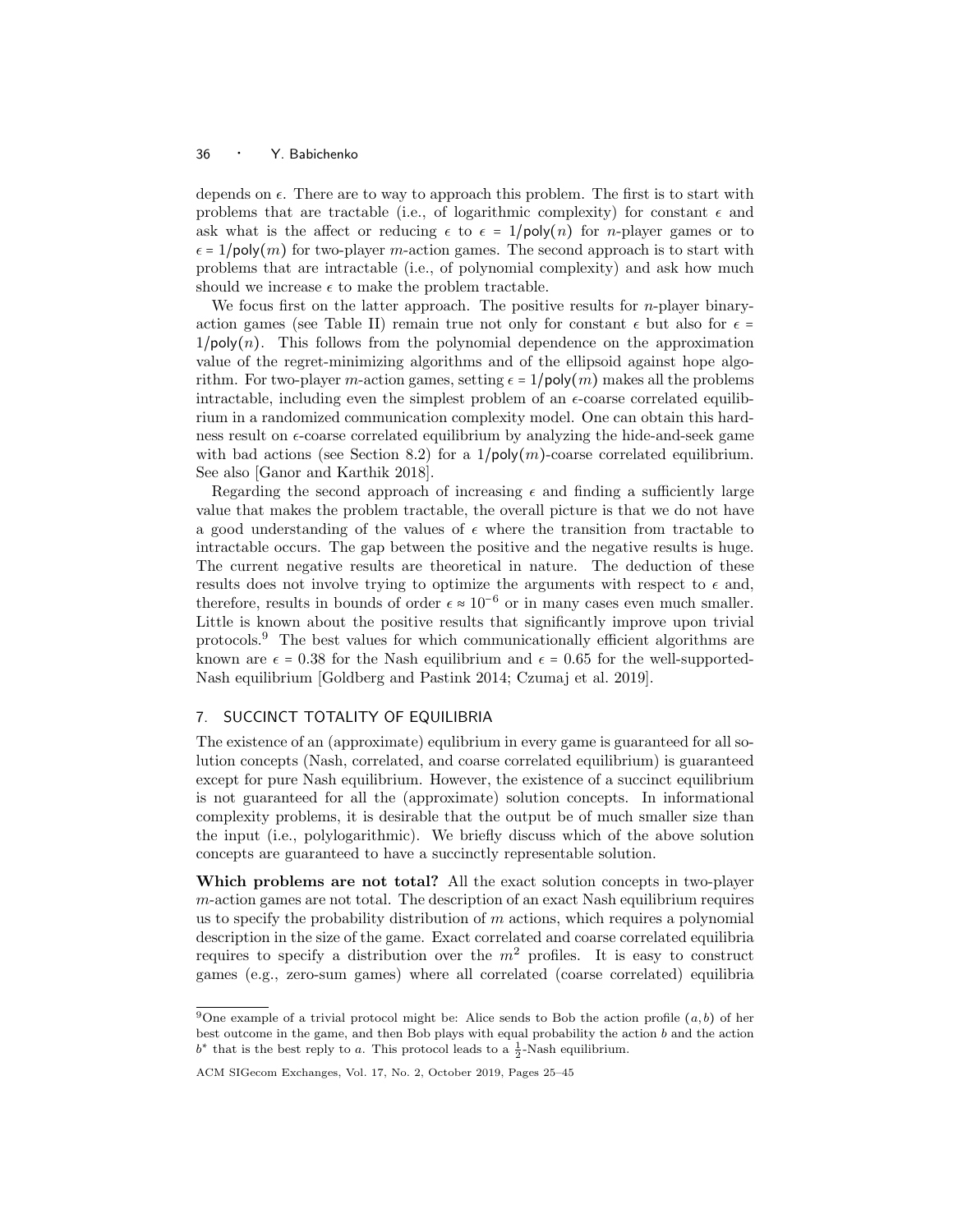have support  $\Omega(m)$  and hence the description of such an equilibrium is  $\mathsf{poly}(m)$ .

An exact mixed Nash equilibrium in *n*-player binary-action games requires us to specify only n real numbers in  $[0, 1]$ , which in principle looks to be succinct. However, [Hart and Mansour 2010] showed that even for games with outcomes in  $\{0, 1, 2\}$ , the description of an exact Nash equilibrium might require a doublyexponential precision of the mixed strategy. Hence this problem is not total.

Which problems are total? Correlated equilibria in *n*-player binary-action games are given by a linear program with  $2^n$  variables but only  $2n$  constraints. Hence the existence of a correlated equilibrium (an extreme point of the feasible set) with support  $2n$  is guaranteed.

The existence of an  $\epsilon$ -Nash equilibrium whose mixed strategies are located on a grid of size  $\Omega(\frac{1}{n})$  is guaranteed by a simple rounding of the probabilities to the grid points.<sup>10</sup>

In two-player m-action games, [Lipton et al. 2003] showed that the existence of  $\epsilon$ -Nash equilibrium where both players randomize uniformly over a multi-set of  $O(\log(m))$  actions. Such a strategy requires only  $O(\log(m)^2)$  bits of representation. This  $\epsilon$ -Nash equilibrium is, in particular, an  $\epsilon$ -correlated and an  $\epsilon$ -coarse correlated equilibrium whose support is succinct over the action profiles<sup>11</sup>  $O(\log^2(m))$ .

Non-deterministic communication complexity. Simply speaking, the nondeterministic complexity of a problem counts the output size of the problem and the amount of communication needed to verify the solution. Note that verification of equilibria requires a single bit of communication: a player who knows his own utility function can verify whether he has a better response (or an  $\epsilon$ -better response) and send this information to the other players. Hence, the non-deterministic communication complexity for all the succinctly total equilibrium notions is low (logarithmic in the input).

## 7.1 Potential Games

We recall that a problem is succinctly total if it has a succinct solution for every input. Potential games have a restriction on the input: the game needs to have the potential structure. Therefore, the problem of finding a pure Nash equilibrium in potential games is prima facie not total. However, by combining the following two observations:

(a) There is succinct evidence that a game is not a potential game. This evidence comes in the form of a unilaterally deviating cycle where the sum of gains and losses from the deviations is not equal to 0; see [Monderer and Shapley 1996]. A unilaterally deviating cycle is a cycle of profiles of length at most  $2n$  that is

 $10$ More involved arguments can show the existence of an  $\epsilon$ -Nash equilibrium on a grid of size  $\Omega(\frac{1}{\log(n)})$ ; see [Babichenko et al. 2016]. The existence of an  $\epsilon$ -Nash equilibrium on a grid of size  $\Omega(1)$  remains an open question.

 $11$ It is interesting to notice that standard linear programming arguments fail to prove the existence of an  $\epsilon$ -correlated equilibrium with support  $polylog(m)$ . From a mathematical point of view, this means that we use Brouwer's fixed-point theorem to prove the existence of a sparsely supported correlated equilibrium. I am not aware of a proof that avoids the use of Brouwer's fixed-point theorem.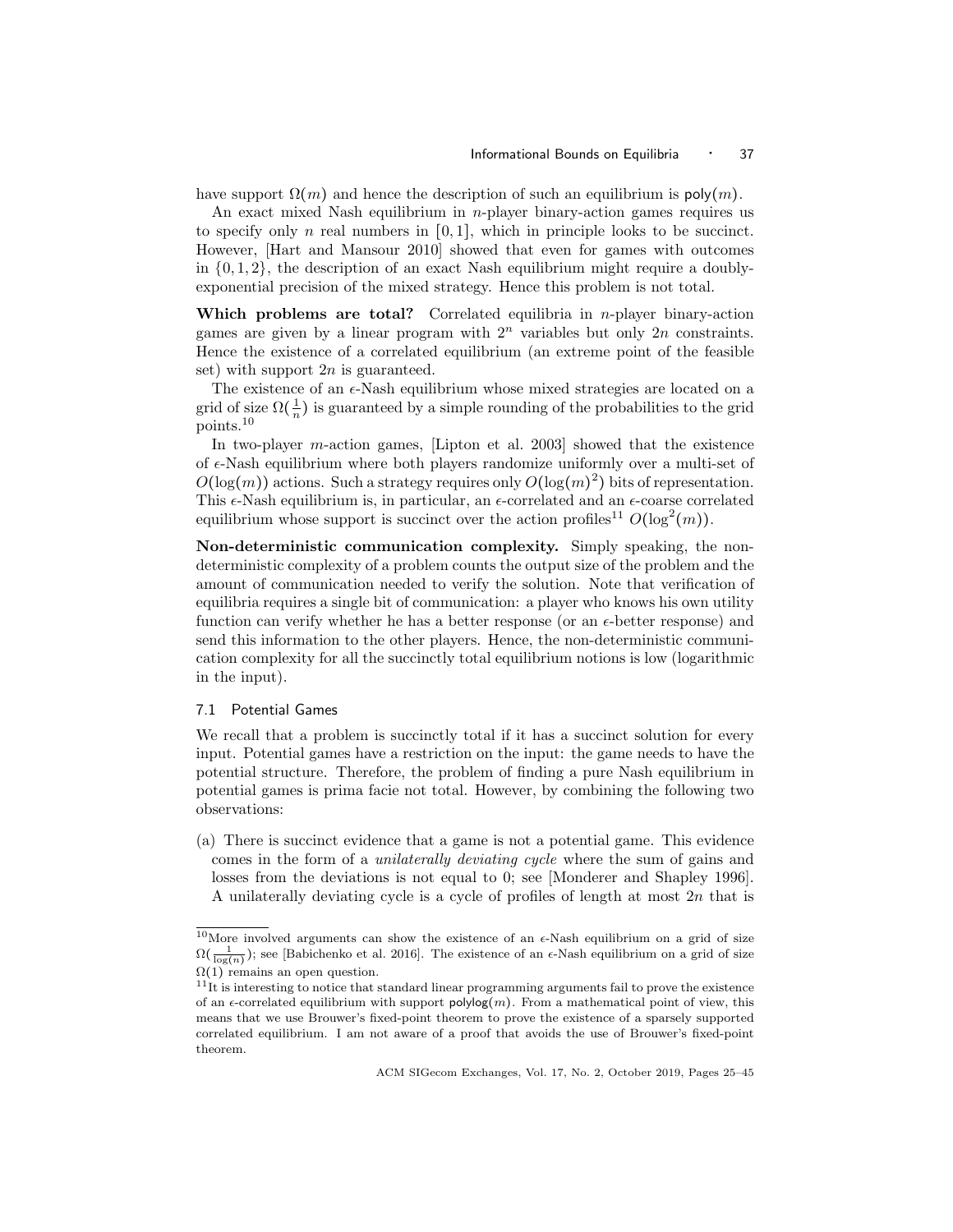obtained by unilateral deviations.

(b) There is a communicationally efficient protocol to verify whether a game is a potential game; otherwise, it outputs a succinct evidence of unilaterally deviating cycle; see [Babichenko et al. 2019].

we can define a close variant of the pure Nash equilibrium problem: the algorithm should either output a pure Nash equilibrium or it should output a unilaterally deviating cycle where gains and losses do not sum up to 0. This problem is total, of low non-deterministic complexity, and is communicationally hard; see [Babichenko et al. 2019]. Very recently, [Babichenko and Rubinstein 2019] extended the hardness of finding a Nash equilibrium in potential games from the case of a pure Nash equilibrium to the general case of any (possibly mixed) equilibrium.

## 8. SIMPLE TECHNIQUES

There are several very simple techniques to "hide" equilibria in games. I find it useful to start the technical discussion with these simple techniques and to understand their limitations (i.e., in which environments they do not work). An advantage of these simple techniques is that in cases where they succeed in providing a lower bound, this lower bound applies to the weakest solution concept of coarse correlated equilibrium.

# 8.1 A Hidden Dominant Strategy

In a two-player game (and in fact even in a single-player decision problem), we can choose uniformly at random a single action  $a^* \in [m]$  of Player 1, and set his utilities to be  $u_1(a_1, a_2) = \mathbf{1}_{a_1 = a^*}$ . In the query model, Player 1 will need  $O(m)$  queries (even in the randomized model) to find this hidden strategy. This observation shows that even for the weakest solution concept, namely, the  $\epsilon$ -coarse correlated equilibrium, the query complexity is polynomial in the input.

COROLLARY 8.1. The randomized query complexity of an  $\epsilon$ -coarse correlated equilibrium in two-player m-action games is  $\Omega(m)$ .

Note that in the communication complexity setting this technique fails: Player 1 knows his entire utility function and hence identifies the dominant strategy immediately. The following example applies to the communication complexity setting.

### 8.2 Hide-and-Seek Game with Bad Actions of the Hider

Consider a hide-and-seek zero-sum game with  $u_2(a_1, a_2) = -u_1(a_1, a_2) = \mathbf{1}_{a_1=a_2}$ where Player 1 is the Hider and Player 2 is the Seeker. It is easy to check that any exact coarse-correlated equilibrium has uniform marginals for both players.

We next slightly modify this game by making half of the Hider's actions dominated. We pick a subset  $B \subset [m]$  with  $|B| = m/2$  uniformly at random, and we set  $u_1(a_1, a_2) = -2 \cdot \mathbf{1}_{a_1 \notin B} - \mathbf{1}_{a_1 = a_2}$ . We do not change the utilities of the Seeker, which remain  $u_2(a_1, a_2) = \mathbf{1}_{a_1 = a_2}$ . Simple arguments of elimination of dominated strategies show that in any coarse correlated equilibrium the marginals for both players are the uniform distribution over B. Note that the Seeker has no information about  $B$  from his utility, but a coarse correlated equilibrium identifies  $B$ .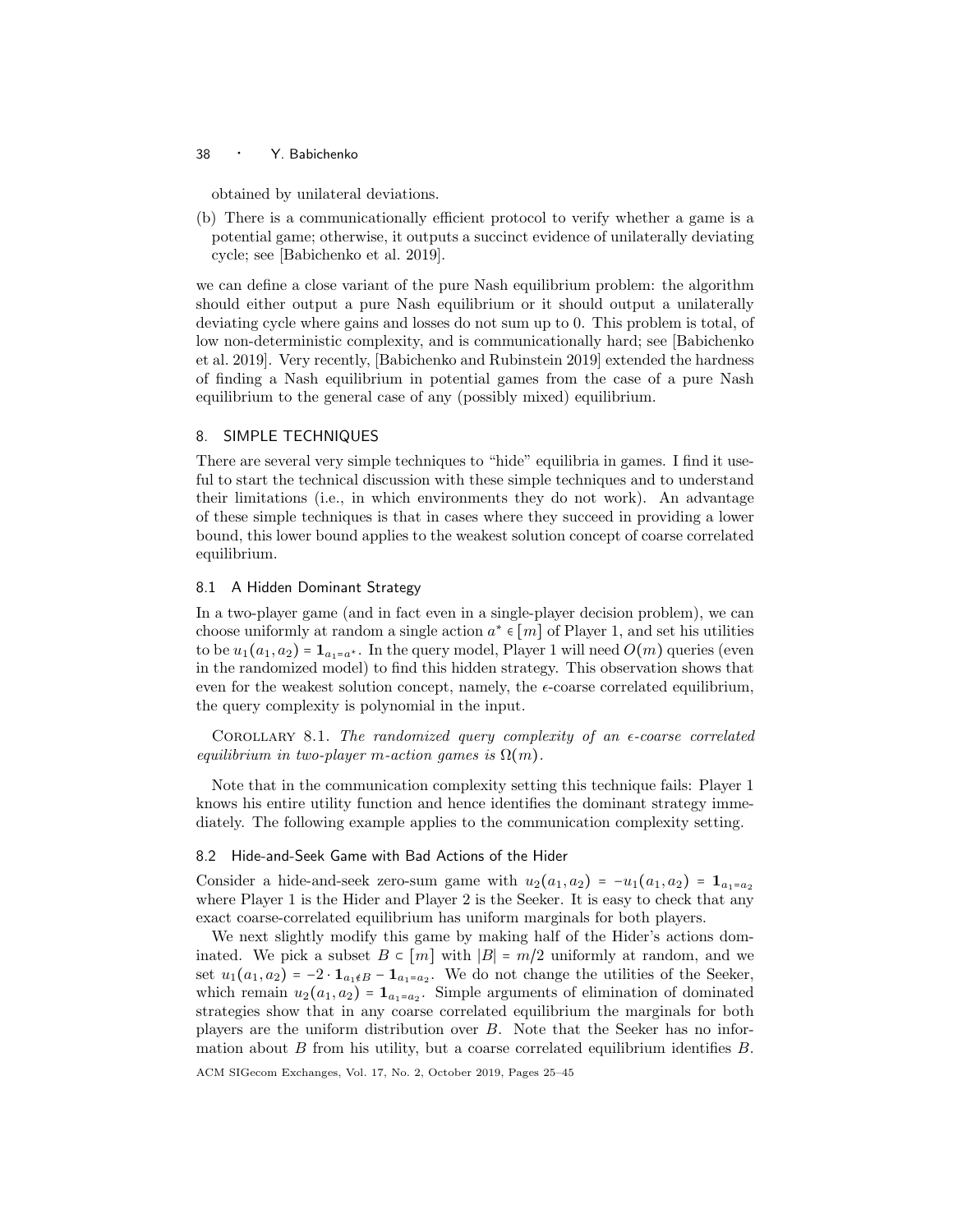Namely, in any communication protocol the Hider has to communicate  $B$  to the Seeker, which requires  $O(m)$  communication.

Corollary 8.2. The randomized communication complexity of an exact correlated equilibrium in two-player m-action games is  $\Omega(m)$ .

Note that this construction fails to provide bounds for approximate notions of equilibria. The following approximate Nash equilibrium requires no communication: the Hider chooses a location uniformly at random from B and the Seeker chooses a location uniformly at random from  $[m]$ . By best-replying to the Hider's strategy, the Seeker can increase his expected payoff from  $1/m$  to  $2/m$ . Hence this profile of mixed actions forms a  $1/m$ -Nash equilibrium.<sup>12</sup>

# 9. RECENT LOWER BOUND TECHNIQUES FOR NASH EQUILIBRIA

Several recent papers have succeeded in proving lower bounds on Nash equilibria in the hard-to-prove environment where the problem turns out to be total (and of low non-deterministic communication complexity); see [Babichenko 2016; Babichenko and Rubinstein 2017; Göös and Rubinstein 2018; Babichenko et al. 2019; Babichenko and Rubinstein 2019]. Even though the results are in different settings (query or communication complexity, two-player or n-player games, general or potential games), all the proofs share a common structure. This common structure consists of the following six ingredients which are discussed in more details thereafter.

- (1) Start with a query-hard end-of-line problem.
- (2) In the communication model, "lift" the query-hard problem to a communicationally hard end-of-line problem.
- (3) Embed the line in the end-of-line problem as a continuous function.
- (4) Embed the function as a continuous-action imitation game.
- (5) In the communication model, introduce into the imitation game incentives to report truthfully the private local information about the line.
- (6) Discretize of the imitation game.

1. Query-hard end-of-line problem. The starting point of the above listed reductions is some end of (a single) line problem over a low-degree graph. The starting point of the line is known and the task is to find its end. This low-degree graph might be directed or undirected, and the line can be metered or unmetered depending on the application.<sup>13</sup> Local behavior of a line in a given vertex is specified by whether the line passes through this vertex and, if so, what are its previous visit and its next visit. It is crucial that the underlying graph will have a low degree (in

 $12$ The same technique can be applied to prove the communicational hardness of an  $\epsilon$ -Nash equilibrium for  $\epsilon = \text{poly}(1/m)$ , but not beyond that.

<sup>&</sup>lt;sup>13</sup>A line is metered if the vertex through which the line passes indicates on the distance of the line from its origin. For instance, a line over a positively directed two-dimensional grid is metered because the pair of coordinates  $(x, y)$  indicate that the line has passed through  $x + y$  vertices so far.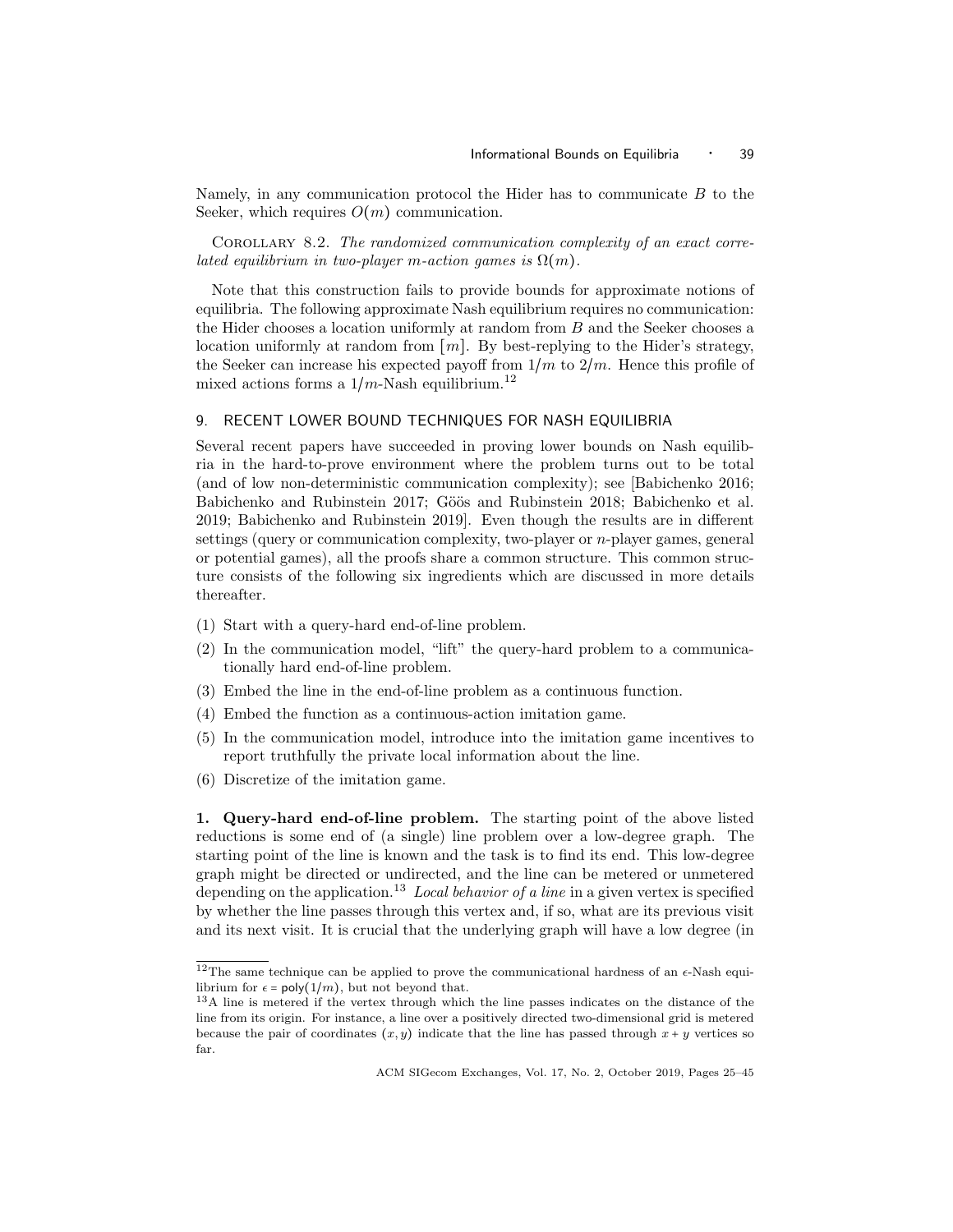fact, in many proofs it has a constant degree) because then the local behavior of the line will have a very succinct (constant) representation.

2. Communicationally hard end-of-line problem. For communication complexity problems, the reduction should start with some communicationally hard problem. The tool that is utilized here is simulation theorems. Simulation theorems are a beautiful tool of recent development; see [Raz and McKenzie 1999; Göös and Pitassi 2014; Göös et al. 2015; 2017], just to mention a few. The idea is to "lift" a query-hard problem to a communicationally hard problem by carefully splitting the information about the problem between Alice and Bob. An outstanding fact about simulation theorems that they can be applied to any problem. The typical gadget that is used to carefully distribute information is the index gadget: for each element in the input Alice holds an array of possible inputs and Bob holds an index of the correct element.<sup>14</sup> Note that this distribution of information is very different from the one we have in game-theoretic settings, where each player simply knows his own utility function; therefore additional (and quite substantial) work is needed in order to apply this beautiful tool to game-theoretic problems.

To summarize, the second step in the established proof techniques (based on existing literature on simulation theorems) defines a communicationally hard instance of end-of-line where Alice holds arrays that contain information on possible local behavior of the line in each vertex and Bob holds indices on where the correct local behavior of the line is hidden in Alice's arrays.

3. Embedding a line as a continuous function. In the next step it will become clearer why we insist on "making the end-of-line problem continuous"; for now, we will just describe what it means. We embed our host graph in some well structured graph as the  $\delta$ -grid of  $[0,1]^k$ . We embed the line (that currently is over the δ-grid) to a Lipschitz function  $f: [0,1]^k \to [0,1]^k$  (or, in some applications to a potential function  $f: [0,1]^k \to [0,1]$ . The key properties that we want from this construction are locality and reducibility.

Locality means that the value of the function at a point  $x \in [0,1]^k$  can be calculated from the local behavior of the line in the neighborhood of  $x$  when, roughly speaking, the local behavior of the line with respect to a continuous point  $x \in [0,1]^k$ is defined by the local behavior at the closest grid point.

Reducibility means that all solutions of  $f$  should be located close to the end of the line, where solutions are interpreted as fixed points in the case of  $f : [0,1]^k \to [0,1]^k$ and are interpreted as local maxima in the case of a potential function  $f: [0,1]^k \rightarrow$  $[0, 1]$ .

Such a (highly non-trivial) embedding was introduced in [Hirsch et al. 1989] for the case of  $f: [0,1]^k \to [0,1]^k$ . Latter modifications of this construction appear in [Rubinstein 2016; Chen and Deng 2008]. In the case of a potential function, variants of such constructions appear in [Hubáček and Yogev 2017; Babichenko and Rubinstein 2019].

 $14$ In some applications (e.g., [Göös and Rubinstein 2018; Babichenko et al. 2019]) it is crucial that the size of these arrays will be constant. A simulation theorem for an index gadget of constant size is known only for specific problems. Luckily for us, one of these problems is a variant of an end-of-line problem; see [Göös and Rubinstein 2018].

ACM SIGecom Exchanges, Vol. 17, No. 2, October 2019, Pages 25–45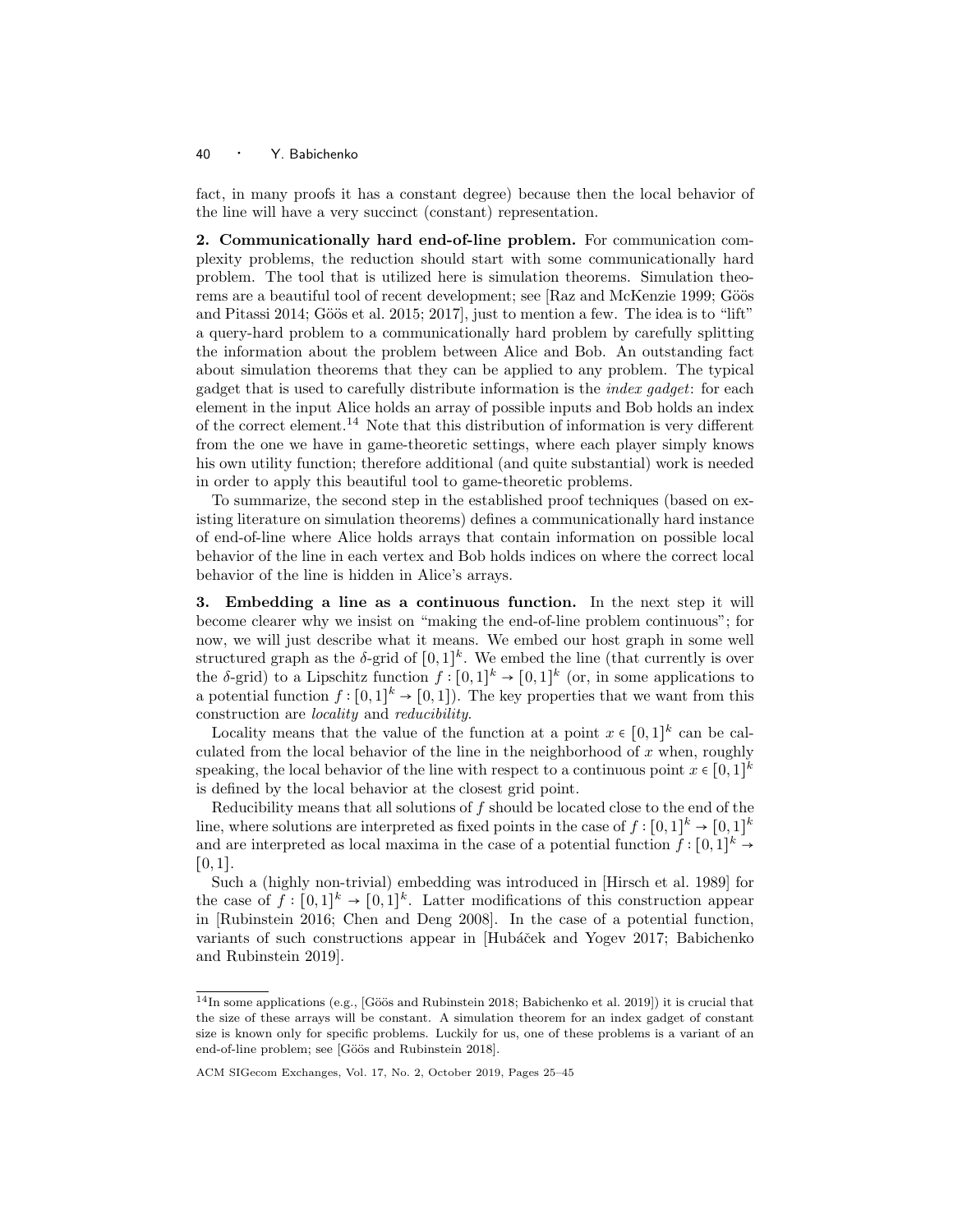#### Informational Bounds on Equilibria • 41

This is a good place to mention the closely related literature on the query and communication complexity of finding a fixed point.<sup>15</sup> In the fixed point problem the input is a continuous function  $f : A \to A$ , where A is a compact convex set and the output is an  $\epsilon$ -fixed point of the function f. In the query model [Hirsch et al. 1989] show an exponential, in the dimension, lower bound for this query problem (i.e., an  $\exp(n)$  lower bound for the case of  $A = [0,1]^n$ , even for an  $\epsilon$ -fixed point with a constant  $\epsilon$ . [Hirsch et al. 1989] show also a polynomial in a  $\frac{1}{\epsilon}$  lower bound for the two-dimensional problem (i.e., a  $\text{poly}(\frac{1}{\epsilon})$  lower bound for the case of  $A = [0,1]^2$ ). Recently, communication variants of this problem have been studied. For instance, in the *decomposition problem* Alice holds a function  $f : A \rightarrow A$ , Bob holds a function  $q: A \rightarrow A$ , and their goal is to compute a fixed point of the decomposition  $f \circ q$ . [Ganor et al. 2019; Roughgarden and Weinstein 2016] show that communication variants of fixed point computation are as hard as the query problem; namely, they show that the lower bounds of [Hirsch et al. 1989] apply to the communication problem as well.

4. Embedding the function as a continuous-action imitation game. The main obstacle in proving hardness results on mixed equilibrium notions comes from the fact that it is typically hard to prove the nonexistence of malicious equilibria (with large support). To demonstrate this point we suggest some naive (and not completely specified) approach to solve end-of-line with an equilibrium of some game.

For sake of simplicity, assume that the given line passes through all the vertices of G. We propose the following simple game: Alice and Bob choose a vertex. We can design a game whose incentives reflect that Alice wants to be the successor of Bob, and Bob wants to match Alice. Indeed if we focus on pure Nash equilibria the only stable scenario is the the profile where Alice and Bob choose the end-of-line vertex where both are happy (the end of the line is defined to be the successor of itself). However, once we focus on approximate Nash equilibria the action profile where both players are randomizing uniformly is an approximate equilibrium. Indeed, Alice would gain only  $1/|V|$  by deviating to the end-of-line vertex. This equilibrium does not provide any information about the location of the end of the line, an obstacle common to many such naive approaches.

However, one can overcome this obstacle when the problem is continuous. Given a continuous function  $f: [0,1]^k \to [0,1]^k$  there is a very simple two-player imitation game with a continuum of actions all of whose Nash equilibria are pure and correspond to fixed points of f: Alice and Bob choose points  $x, y \in [0,1]^k$ . Alice wants to match  $f(y)$  and Bob wants to match x. More specifically, their utilities are given by  $u_A(x,y) = -||x - f(y)||_2^2$  and  $u_B(x,y) = -||y - x||_2^2$ . Even if Bob is playing a mixed strategy  $\beta \in \Delta([0,1]^k)$ , Alice has a unique best response, which is  $x^* = \mathbb{E}_{y \sim \beta}[f(y)]$ . This simply follows from the fact that expectation is the unique minimizer of the square error. Similarly, Bob has a unique best reply. Therefore, any Nash equilibrium in this game is pure. Once we understand that, it is immediate to verify that the pure Nash equilibrium must be a fixed point. This idea of an

 $^{15}\mathrm{Indeed,}$  the close connection between Brouwer's fixed-point Theorem and Nash equilibria is well known in both directions [Nash 1951; Shmaya 2012].

ACM SIGecom Exchanges, Vol. 17, No. 2, October 2019, Pages 25–45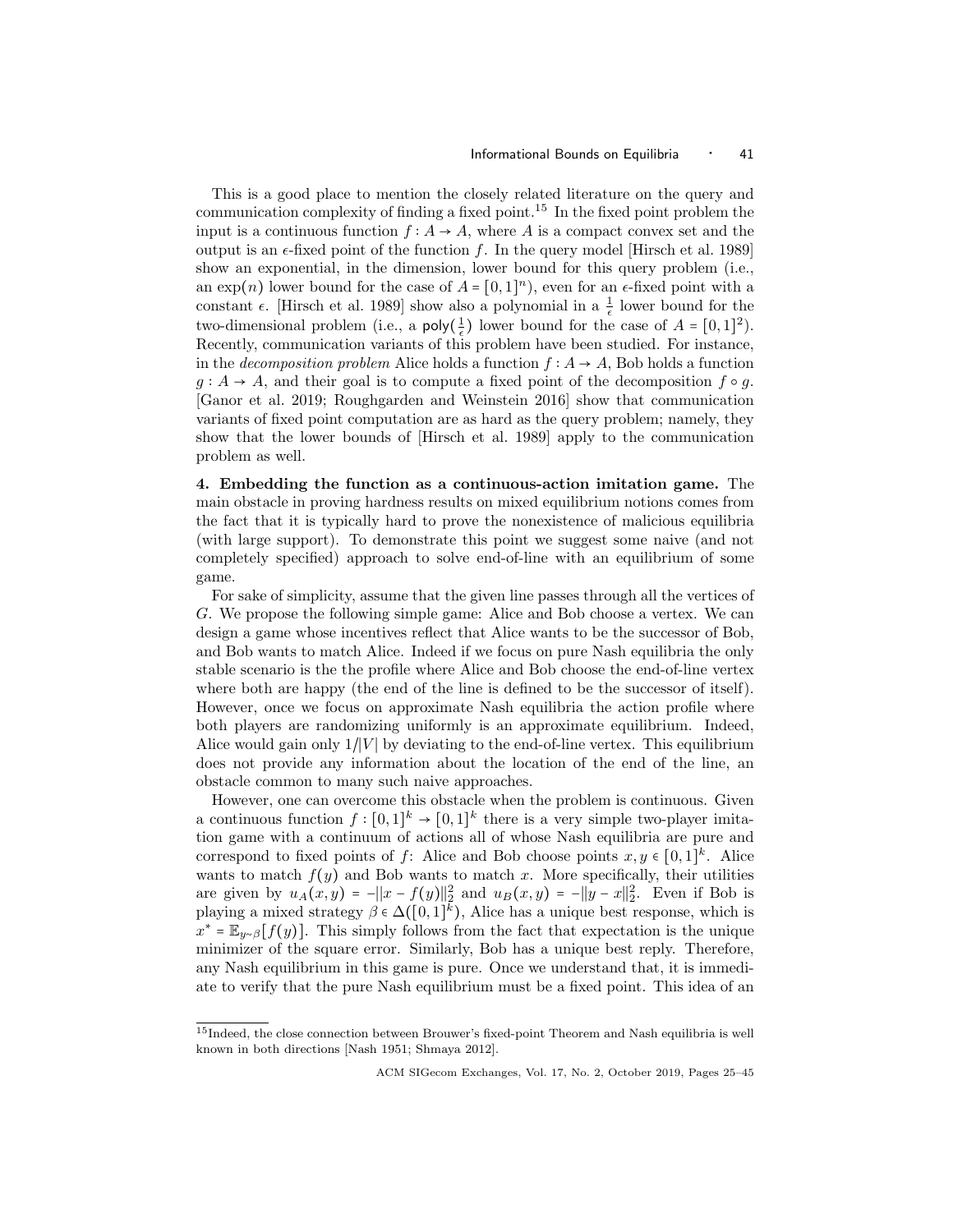imitation game was introduced in [McLennan and Tourky 2005; Shmaya 2012]. In some applications, more complicated imitation techniques are required (see, e.g., [Babichenko and Rubinstein 2019]).

5. Incentivizing truthful reporting. In the communication model, neither Alice nor Bob knows the line. In other words, they do not know  $f$ , and hence Alice's utility cannot be defined simply by  $-||x-f(y)||_2^2$ . However, for any point x Alice knows her local information at point  $x$  (see step 2). We provide Alice with a strong incentive to report this information truthfully. The same holds for Bob with respect to his point  $y$ . The key point is that if Alice and Bob are choosing points close to each other, they can combine this information to deduce the local information about the line, and by the locality of f they can compute  $f(y)$  (in fact, only Alice needs to perform this computation). In other words, Alice's utility is defined with respect to the combined reported information rather than with respect to the actual f.

6. Discretization. Finally, to conclude the reduction it is necessary to the convert the action space  $[0,1]^k$  back to discrete. The elegant consequences of the purity of Nash equilibria in step 4 translates to the observation that in every approximate well-supported Nash equilibrium Alice and Bob choose actions in a small cube of the  $\delta$ -grid, in which the merging of the local information remains possible.

To strengthen the reduction to approximate Nash equilibria rather than to approximate well-supported Nash equilibria, additional techniques are needed. [Chen et al. 2017] have suggested the technique of replicating players, and [Rubinstein 2016] have suggested the technique of error-correcting codes.

## 10. OPEN PROBLEMS

(1) Arguably the most fundamental questions that remain open are those of logarithmic versus polynomial complexity. As indicated in Table II, most of the problems regarding the communication complexity of approximate correlated (or coarse correlated) equilibria in two-player games remain open. Specifically, for an  $\epsilon$ -correlated equilibrium in the deterministic and the randomized communication settings, is there a polynomial lower bound? Is there a polylogarithmic protocol? And do they exist for  $\epsilon$ -coarse correlated equilibrium in the deterministic communication model?

(2) For an  $\epsilon$ -Nash equilibrium in *n*-player binary-action games no algorithm that improves upon  $2^n$  (in the query or communication complexity model) is known. The negative results, on the other hand, prove exponential hardness for  $(1+\delta)^n$  for a constant but very small  $\delta$ . It will be interesting to close these gaps (in both the query and communication models). As indicated in Table III, there are also gaps in the polynomial complexity of correlated notions of equilibria in two-player games.

(3) As mentioned in Section 6, the complexity of an  $\epsilon$ -Nash equilibrium as a function ACM SIGecom Exchanges, Vol. 17, No. 2, October 2019, Pages 25–45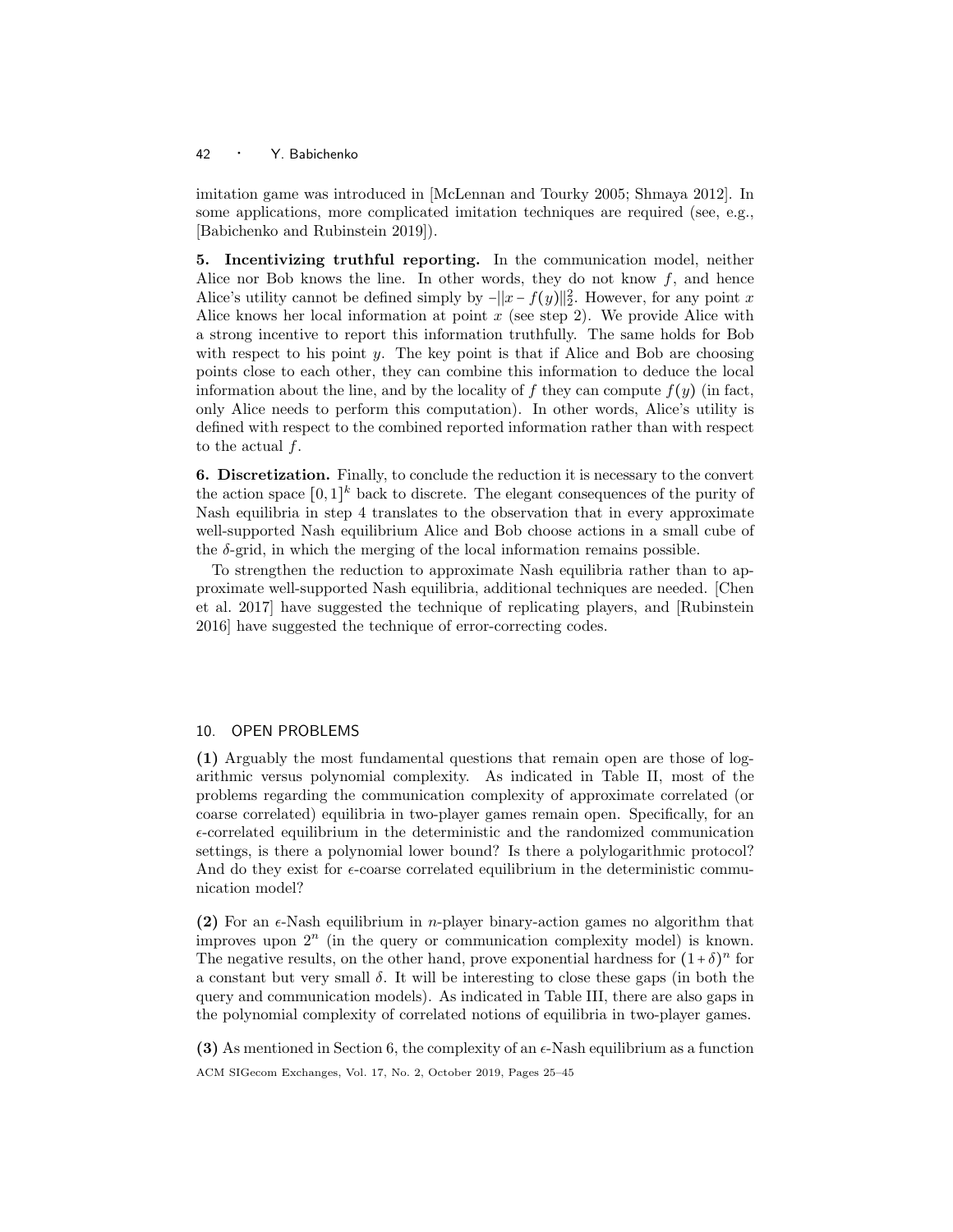of constant values of  $\epsilon$  is far from being understood.  $^{16}$ 

(4) As indicated in Table III, there are several instances of correlated equilibria in two-player m-action games where the answer is known to be bounded in between m and  $m^2$ , but the correct power of m is not known.

(5) Beside potential games there is another interesting class of not succinctly representable games for which the existence of a pure approximate Nash equilibrium is guaranteed. Due to non-succinctness, informational complexity questions are relevant. [Azrieli and Shmaya 2013] introduced a class of  $\lambda$ -Lipschitz games where the influence of player i on the utility of player j is bounded by  $\lambda$ . They show that in every *n*-player  $\lambda$ -Lipschitz game with  $\lambda = \tilde{O}(n^{-\frac{1}{2}})$ , existence of a pure approximate Nash equilibrium is guaranteed. The complexity (informational or computational) of finding such an approximate pure Nash equilibrium is not known.

- (6) Quantum computation allows us to:
- (a) Define new solution concepts as quantum correlated equilibria that lie in between Nash equilibria and correlated equilibria; see [Deckelbaum 2014].
- (b) Look at more powerful communication environments such as quantum communication complexity; see [Brassard 2001].

Little is known about the complexity of these quantum solution concepts, and many problems remain open in regard to quantum complexity models in game-theoretic settings. The reader is referred to [Rubinstein 2018] for a discussion of these issues.

## **REFERENCES**

- Arora, S. and Barak, B. 2009. Computational complexity: a modern approach. Cambridge University Press.
- AZRIELI, Y. AND SHMAYA, E. 2013. Lipschitz games. Mathematics of Operations Research 38, 2, 350–357.
- BABICHENKO, Y. 2012. Completely uncoupled dynamics and nash equilibria. Games and Economic Behavior 76, 1, 1–14.
- BABICHENKO, Y. 2016. Query complexity of approximate nash equilibria. *Journal of the ACM* (JACM) 63, 4, 36.
- BABICHENKO, Y. AND BARMAN, S. 2015. Query complexity of correlated equilibrium. ACM Transactions on Economics and Computation 3, 4, 22.
- BABICHENKO, Y., BARMAN, S., AND PERETZ, R. 2016. Empirical distribution of equilibrium play and its testing application. Mathematics of Operations Research 42, 1, 15–29.
- BABICHENKO, Y., DOBZINSKI, S., AND NISAN, N. 2019. The communication complexity of local search.
- BABICHENKO, Y. AND RUBINSTEIN, A. 2017. Communication complexity of approximate nash equilibria. In Proceedings of the 49th Annual ACM SIGACT Symposium on Theory of Computing. ACM, 878–889.
- BABICHENKO, Y. AND RUBINSTEIN, A. 2019. Communication complexity of (mixed) nash equilibrium in potential games. In submission.
- Behnezhad, S., Blum, A., Derakhshan, M., Hajiaghayi, M., Papadimitriou, C. H., and Sed-DIGHIN, S. 2019. Optimal strategies of blotto games: Beyond convexity. In Proceedings of the 20th ACM conference on Economics and Computation. ACM.

<sup>&</sup>lt;sup>16</sup>The complexity of an  $\epsilon$ -Nash equilibrium as a function of the constant values of  $\epsilon$  is far from being understood also in the computational complexity model.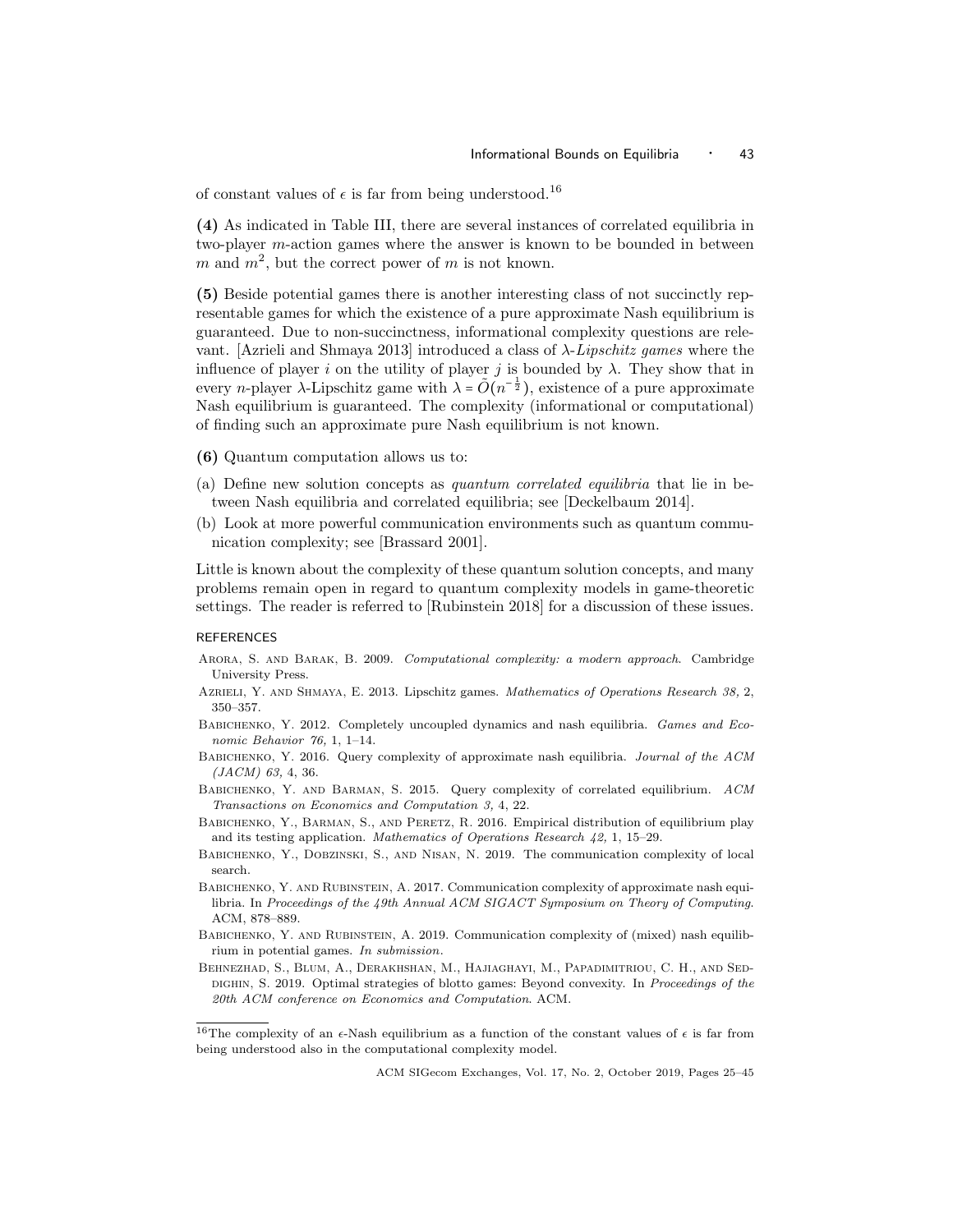Blum, A. and Monsour, Y. 2007. Learning, regret minimization, and equilibria.

- BRASSARD, G. 2001. Quantum communication complexity (a survey). arXiv preprint quantph/0101005 .
- Cesa-Bianchi, N. and Lugosi, G. 2006. Prediction, learning, and games. Cambridge university press.
- Chen, X., Cheng, Y., and Tang, B. 2017. Well-supported vs. approximate nash equilibria: Query complexity of large games. In 8th Innovations in Theoretical Computer Science Conference (ITCS 2017). Schloss Dagstuhl-Leibniz-Zentrum fuer Informatik.
- Chen, X. and Deng, X. 2008. Matching algorithmic bounds for finding a brouwer fixed point. Journal of the ACM (JACM) 55, 3, 13.
- Conitzer, V. and Sandholm, T. 2004. Communication complexity as a lower bound for learning in games. In Proceedings of the twenty-first international conference on Machine learning. ACM, 24.
- Czumaj, A., Deligkas, A., Fasoulakis, M., Fearnley, J., Jurdziński, M., and Savani, R. 2019. Distributed methods for computing approximate equilibria. Algorithmica 81, 3, 1205–1231.
- Deckelbaum, A. 2014. Can quantum entanglement implement classical correlated equilibria? Quantum Information & Computation 14, 5-6, 493-516.
- Fearnley, J., Gairing, M., Goldberg, P. W., and Savani, R. 2015. Learning equilibria of games via payoff queries. The Journal of Machine Learning Research 16, 1, 1305–1344.
- Foster, D. P. and Young, H. P. 2006. Regret testing: learning to play Nash equilibrium without knowing you have an opponent. Theoretical Economics 1, 3 (Sept.), 341–367.
- Ganor, A. and Karthik, C. 2018. Communication complexity of correlated equilibrium with small support. In Approximation, Randomization, and Combinatorial Optimization. Algorithms and Techniques (APPROX/RANDOM 2018). Schloss Dagstuhl-Leibniz-Zentrum fuer Informatik.
- Ganor, A., Karthik, C., and Domotor, P. 2019. On the communication complexity of fixed point computation. In submission.
- Germano, F. and Lugosi, G. 2007. Global nash convergence of foster and young's regret testing. Games and Economic Behavior 60, 1, 135–154.
- GOLDBERG, P. W. AND PASTINK, A. 2014. On the communication complexity of approximate nash equilibria. Games and Economic Behavior 85, 19–31.
- GOLDBERG, P. W. AND ROTH, A. 2016. Bounds for the query complexity of approximate equilibria. ACM Transactions on Economics and Computation (TEAC) 4, 4, 24.
- Göös, M. AND PITASSI, T. 2014. Communication lower bounds via critical block sensitivity. In Proceedings of the forty-sixth annual ACM symposium on Theory of computing. ACM, 847–856.
- GÖÖS, M., PITASSI, T., AND WATSON, T. 2015. Deterministic communication vs. partition number. In Foundations of Computer Science (FOCS), 2015 IEEE 56th Annual Symposium on. IEEE, 1077–1088.
- Göös, M., PITASSI, T., AND WATSON, T. 2017. Query-to-communication lifting for bpp.  $arXiv$ preprint arXiv:1703.07666 .
- GÖÖS, M. AND RUBINSTEIN, A. 2018. Near-optimal communication lower bounds for approximate nash equilibria. In 2018 IEEE 59th Annual Symposium on Foundations of Computer Science (FOCS). IEEE, 397–403.
- Hart, S. 2005. Adaptive heuristics. Econometrica 73, 5, 1401–1430.
- Hart, S. 2008. Discrete colonel blotto and general lotto games. International Journal of Game Theory 36, 3-4, 441–460.
- Hart, S. and Mansour, Y. 2010. How long to equilibrium? the communication complexity of uncoupled equilibrium procedures. Games and Economic Behavior 69, 1, 107–126.
- HART, S. AND MAS-COLELL, A. 2000. A simple adaptive procedure leading to correlated equilibrium. Econometrica 68, 5, 1127–1150.
- HART, S. AND MAS-COLELL, A. 2001. A general class of adaptive strategies. Journal of Economic Theory 98, 1, 26–54.
- ACM SIGecom Exchanges, Vol. 17, No. 2, October 2019, Pages 25–45